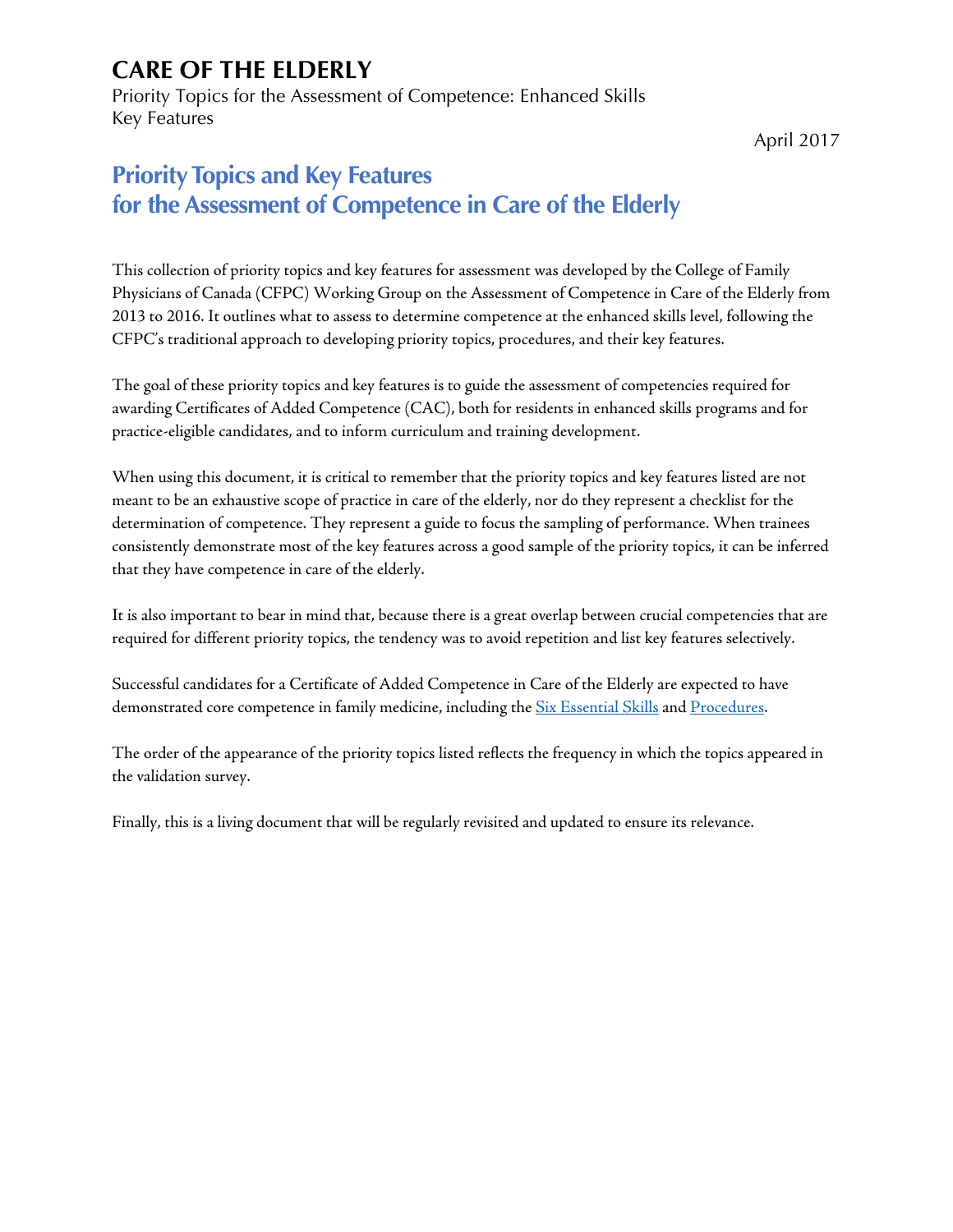Priority Topics for the Assessment of Competence: Enhanced Skills Key Features

April 2017

#### **How the priority topics and key features were developed**

The Working Group on the Assessment of Competence in Care of the Elderly (6 members) acted as the nominal group, generating an initial list of priority topics through an individual survey followed by group discussion and consensus. A survey to a larger group of family practitioners (212 recipients at a 19% response rate), representative of physicians from across the country, generated another independent list.

The lists of priority topics generated by the nominal group and the larger reference group were very similar, both in the topics named and the priorities assigned, with a strong positive correlation of 0.68. A final list of 18 priority topics was identified.

Key features were developed and finalized for all topics using the nominal group technique, which included four iterations of individual comments, discussions and consensus building.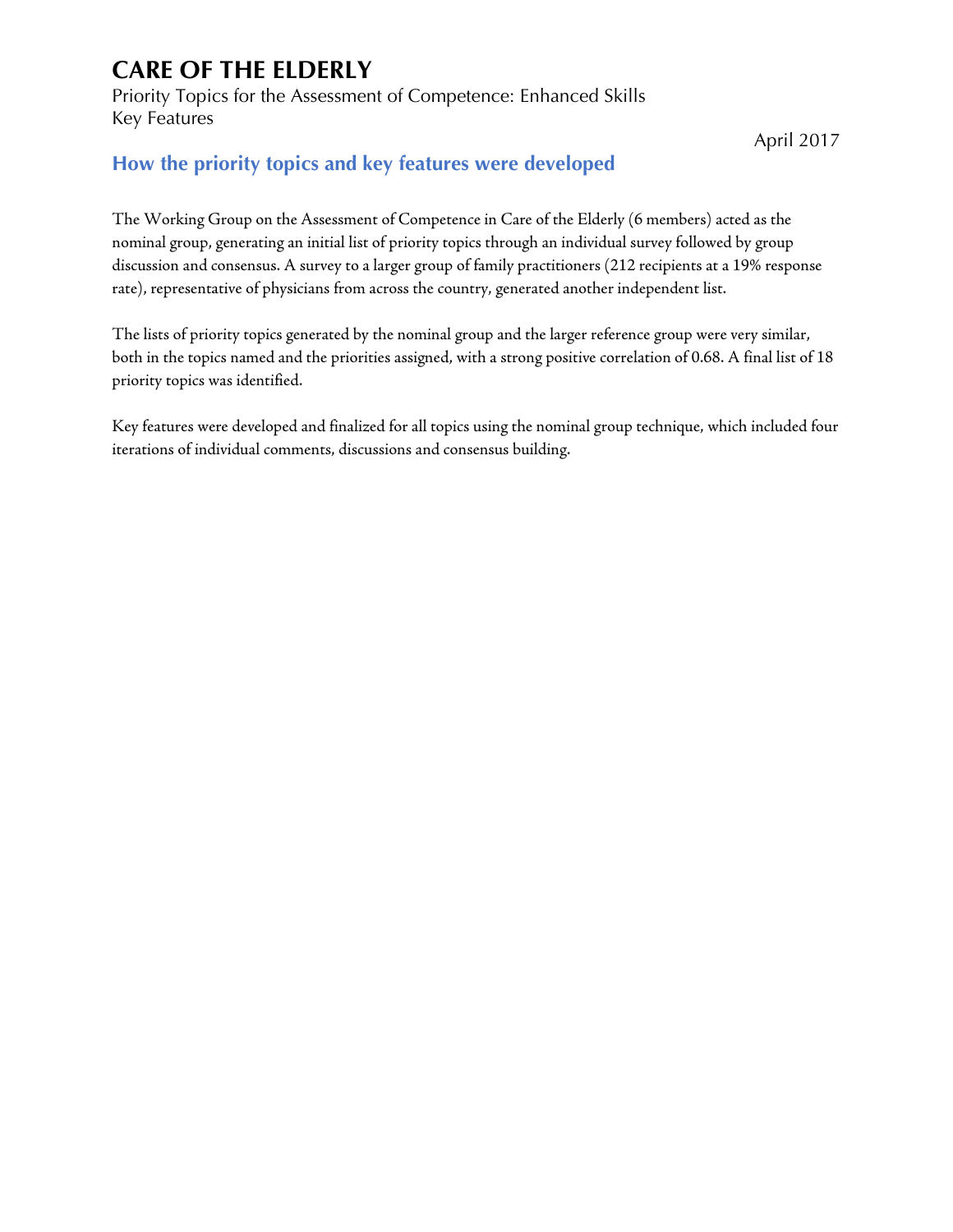Priority Topics for the Assessment of Competence: Enhanced Skills Key Features

April 2017

#### **How to use the priority topics and key features**

It is important to note that materials in this booklet are intentionally selective and not comprehensive. It is most desirable and useful to assess what will best discriminate between competent and less competent individuals. Priority topics do not represent an extensive list of topics that should be covered in training, but rather a selective list of areas for assessment that can help teachers/assessors to infer overall competence in care of the elderly. Key features represent the critical or essential steps in the resolution of a clinical situation or problem, so the achievement of underlying competencies can be inferred. All key features refer to observable actions, not knowledge. They do not cover all necessary steps (e.g., history, physical examination, diagnosis, management), but only those that are critical and most likely to be missed.

As such, the priority topics and their features are not meant to be used in a checklist approach when assessing competence. They are best used for guiding assessment efforts (sampling, observation, reflection) over time to build a case for overall competence or the lack thereof. They may also be useful in the following situations:

For trainees:

- Use as a guide for self-reflection on competence and development of a learning plan, particularly prior to and during clinical experiences
- Use as a guide for soliciting feedback from teachers/assessors

For teachers/assessors:

- Compare and contrast materials in this document with your assessment strategies and adjust as necessary
- Use as a guide assessment of your trainees, including soliciting feedback, developing questions to ask trainees, and completing field notes
- Use as a guide to help develop learning plans for your trainees
- Use as a self reflection guide to assess your teaching

For programs:

- Use as assessment standards when making decisions about residents' successful completion of training
- Use as a guide to develop assessment strategies
- Use as a guide to plan curriculum that can adequately expose trainees to the priority topics and procedures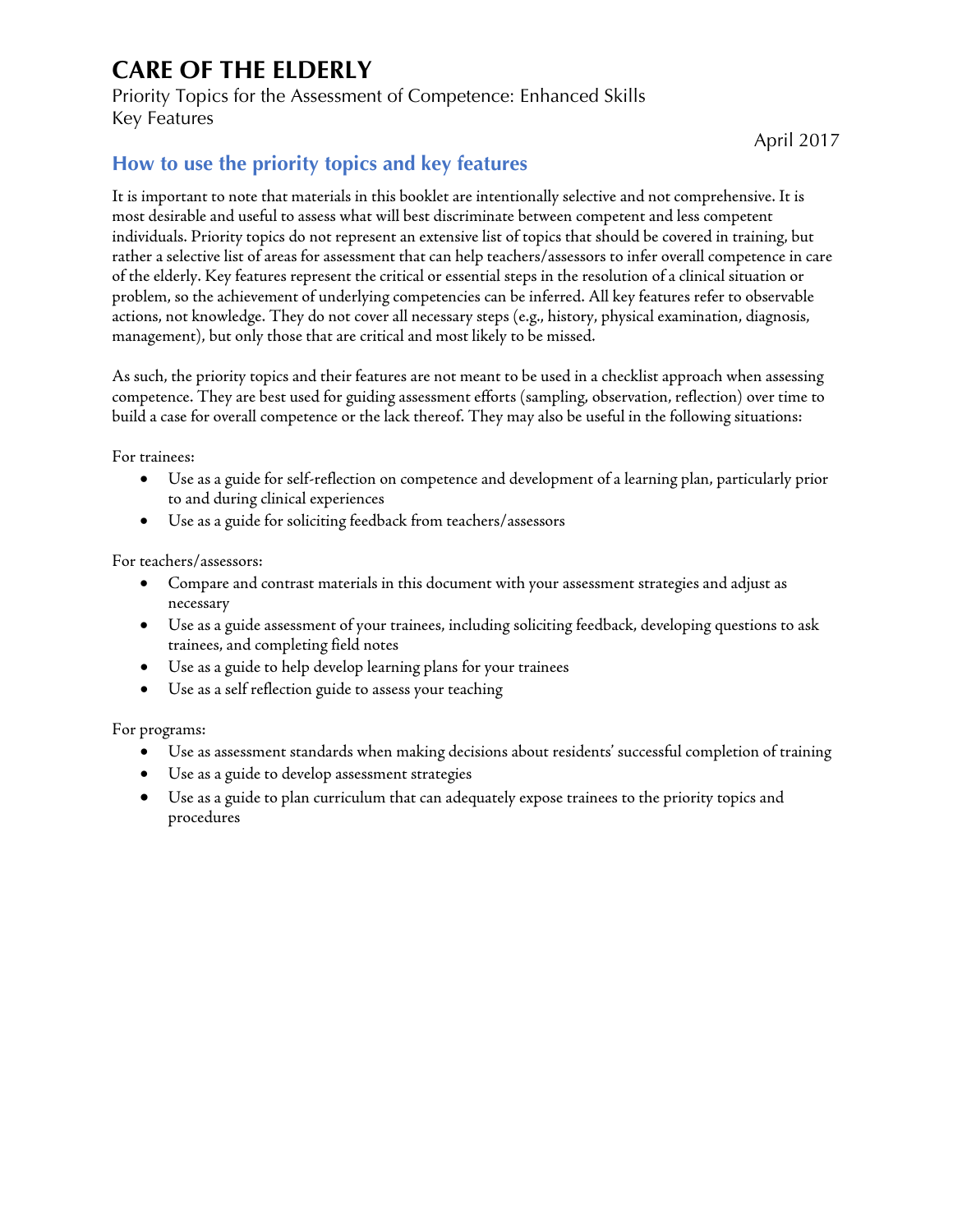Priority Topics for the Assessment of Competence: Enhanced Skills Key Features

April 2017

**Working Group on the Assessment of Competence in Care of the Elderly**

Marcel Arcand CCFP, FCFP

Lesley Charles CCFP (COE)

Sidney Feldman CFPC (COE), FCFP

Chris Frank CCFP (COE), FCFP

Robert Lam CCFP (COE), FCFP

Pravinsagar Mehta CCFP (COE), FCFP

*Doreen Oneschuk CCFP (PC) - Clinician Educator*

Special thanks to Dr. Tim Allen, past Director of Certification and Assessment, for his guidance and invaluable contribution to this project.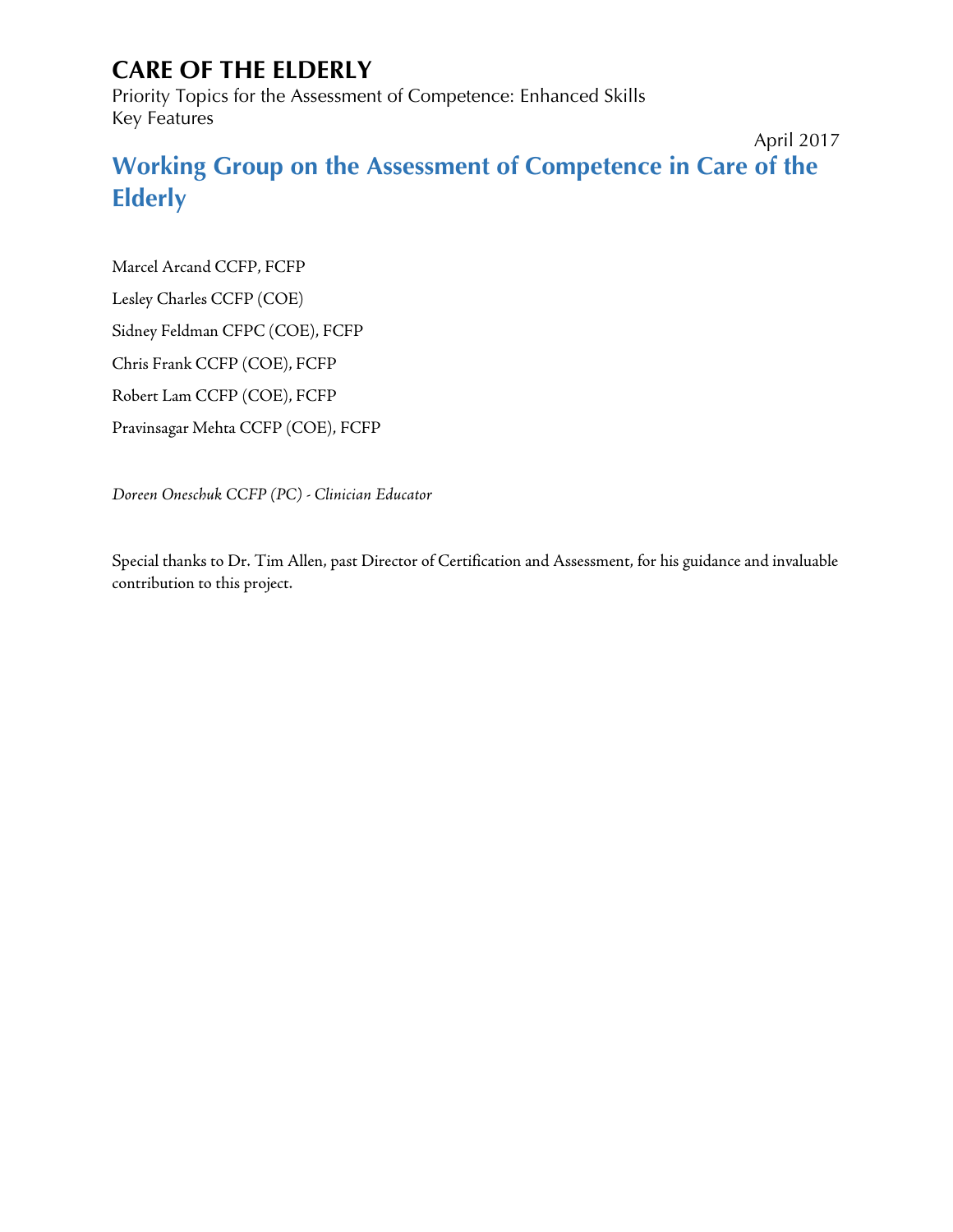Priority Topics for the Assessment of Competence: Enhanced Skills Key Features

# **Priority Topics**

- 1. [Medical conditions](#page-5-0)
- 2. [Cognitive impairment](#page-6-0)
- 3. [Appropriate prescribing](#page-8-0)
- 4. [Falls and mobility issues](#page-9-0)
- 5. [Teams](#page-10-0)
- 6. [Communication](#page-11-0)
- 7. [Frailty continuum/spectrum](#page-12-0)
- 8. [Decision making and capacity](#page-13-0)
- 9. [Family and informal care supports](#page-14-0)
- 10. [Care across different settings](#page-15-0)
- 11. [Organizing care using community resources](#page-16-0)
- 12. [Advance care planning and goals of care](#page-17-0)
- 13. [End-of-life care](#page-18-0)
- 14. [Depression/anxiety](#page-19-0)
- 15. [Delirium](#page-20-0)
- 16. [Urinary incontinence](#page-21-0)
- 17. [Driving issues](#page-22-0)
- 18. [Pain](#page-23-0)

April 2017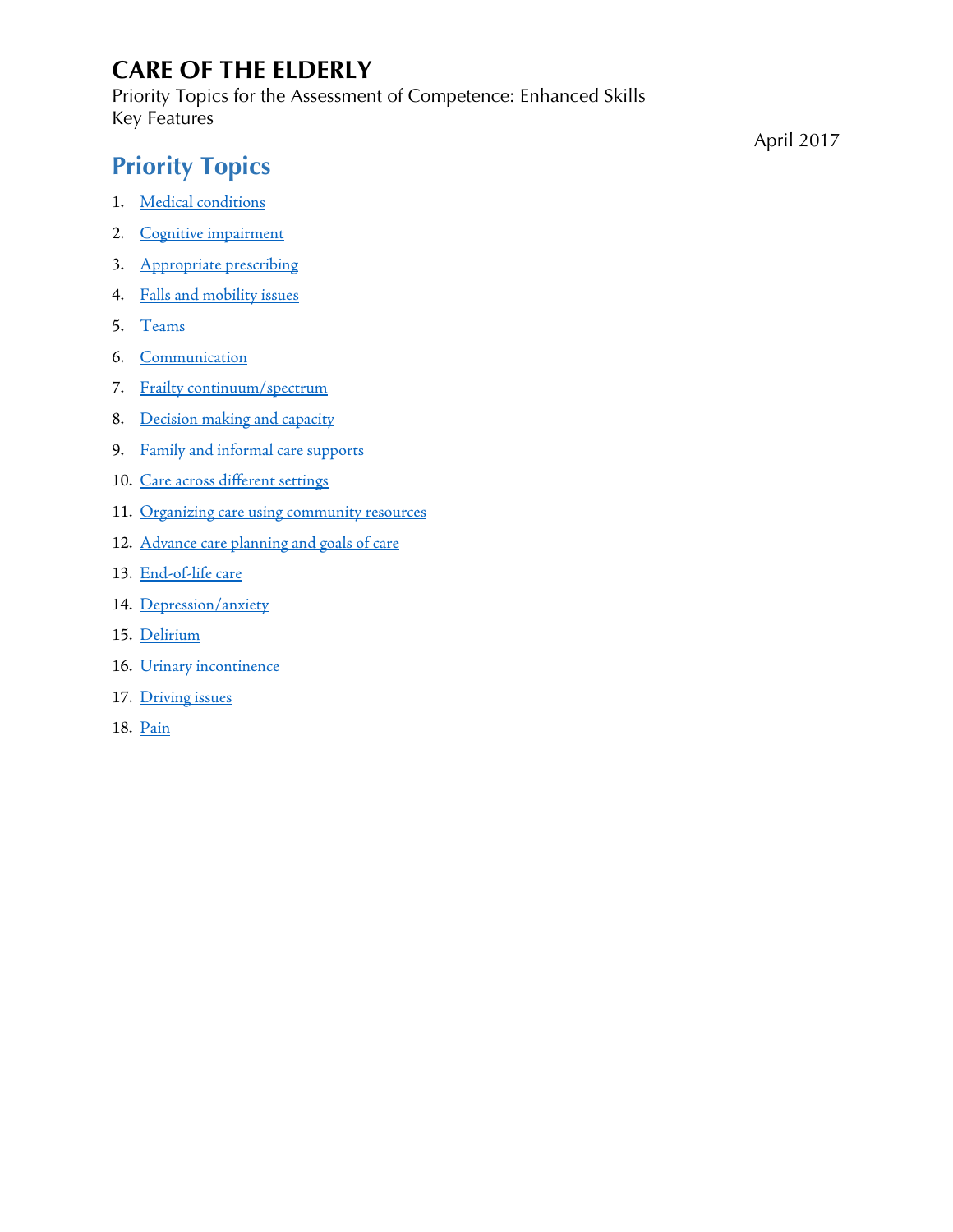Priority Topics for the Assessment of Competence: Enhanced Skills Key Features

April 2017

#### <span id="page-5-0"></span>**Priority Topic 1: Medical conditions**

- 1. When assessing an elderly patient:
	- a) Consider special conditions that may require assistance or intervention to obtain a full and accurate history (e.g., hearing impairment, language barrier, cultural differences, speech difficulties, cognitive impairment)
	- b) Obtain and integrate collateral information (with consent) when appropriate to aid in the patient's medical assessment
- 2. When assessing an elderly patient, consider atypical presentations of diseases in your differential diagnosis.
- 3. For an elderly patient, tailor preventive care as appropriate to age, functional status, and life expectancy (e.g., cancer and cholesterol screening, falls and fracture prevention).
- 4. When assessing and managing an elderly patient's medical condition, consider the contributions and impact of comorbidities, frailty, and functional status, as these can affect clinical outcomes, prognosis, longevity, and the patient's treatment choices and preferences.
- 5. For an elderly patient, recognize medical conditions (e.g., systolic hypertension/orthostatic hypotension, diabetes mellitus, atrial fibrillation, thyroid disorders) that need special attention or unique management.
- 6. When caring for an elderly patient with multiple comorbidities:
	- a) Prioritize medical condition(s) that warrant more immediate assessment and management, being guided by patient goals
	- b) Recognize that recommendations from disease-specific guidelines may not apply, and may increase the likelihood of issues such as excessive testing and polypharmacy
	- c) Ensure that treatment of one condition does not worsen another
- 7. When caring for an elderly patient:
	- a) Recognize that deterioration can occur rapidly
	- b) Respond quickly to lessen the risk of long-term functional disability, morbidity, and mortality
- 8. For elderly patients with functional decline who have potential for improvement:
	- a) Consider a rehabilitative approach
	- b) Use community resources to facilitate the re-engagement of an elderly patient back into community life after hospitalization or in-patient rehabilitation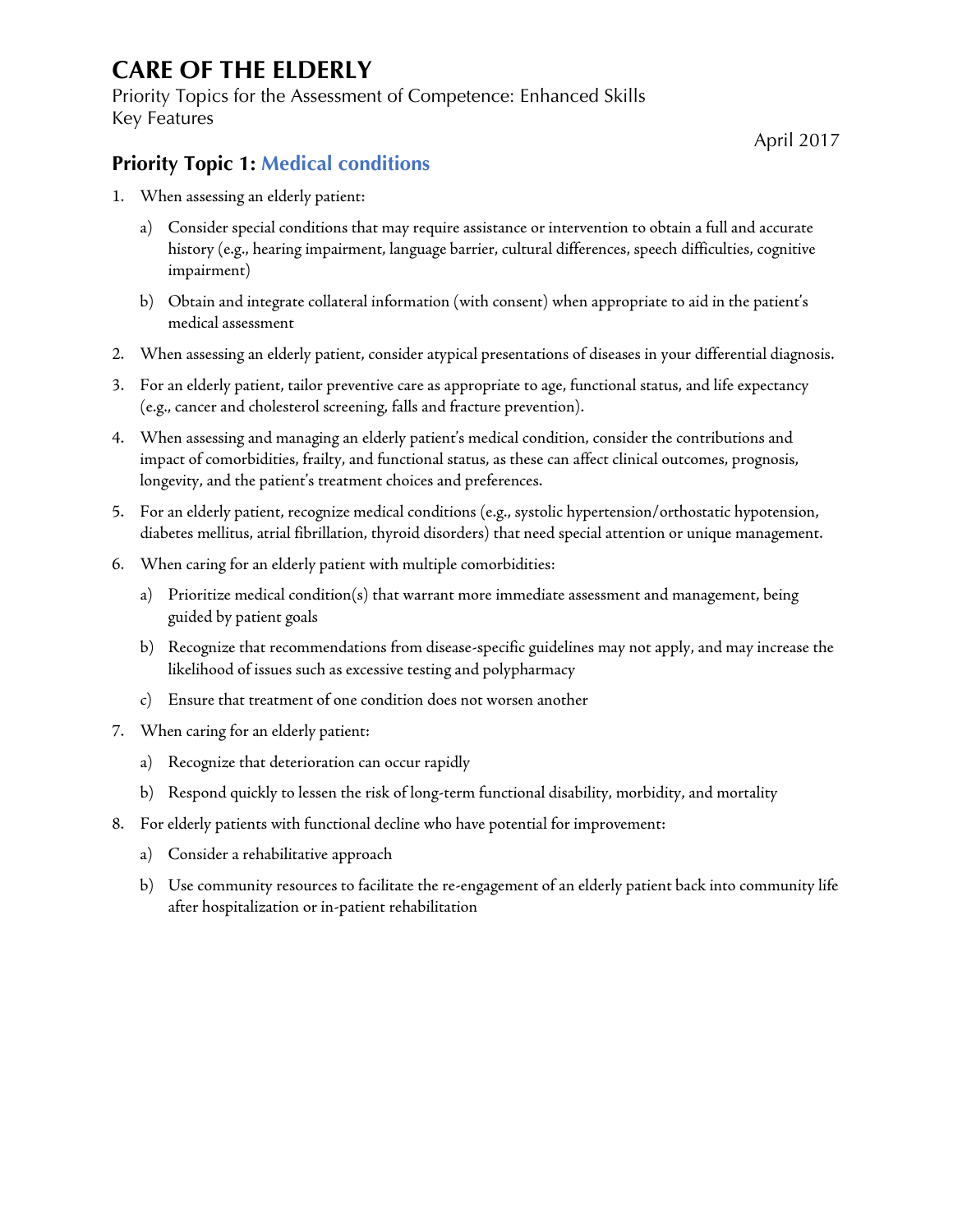Priority Topics for the Assessment of Competence: Enhanced Skills Key Features

April 2017

#### <span id="page-6-0"></span>**Priority Topic 2: Cognitive impairment**

See also: **[Dementia](http://www.cfpc.ca/uploadedFiles/Education/Part%20II%20Evaluation%20objectives.pdf#page=54)** under Evaluation Objectives in Family Medicine

- 1. For an elderly patient for whom there are concerns about memory problems, determine the level of cognitive impairment and the impact on function by:
	- a) Using a structured history (e.g., neuro-behavioural symptoms, cognitive features, and impact on function)
	- b) Including collateral sources (with consent)
- 2. For an elderly patient for whom there are concerns about memory problems, differentiate between normal aging, mild cognitive impairment, and dementia.
- 3. For an elderly patient for whom memory problems are recognized as normal aging:
	- a) Avoid over-investigation
	- b) Develop a follow-up plan with the patient
- 4. For an elderly patient with mild cognitive impairment (MCI), establish the level on the spectrum.
- 5. For an elderly patient presenting with behavioural changes or other subtle cues (e.g., uncertainty about recent events, changes in personal hygiene or medication compliance, concerns from family, dysphasia):
	- a) Consider cognitive impairment in the differential diagnosis
	- b) Assess using objective cognitive testing when appropriate
- 6. For an elderly patient presenting with worsening dementia, assess appropriately to rule out delirium and depression.
- 7. For an elderly patient presenting with cognitive or memory problems, rule out remediable factors (e.g., malnutrition, thyroid disease, vitamin B deficiency, progressive subdural, normal pressure hydrocephalus, other metabolic disorders).
- 8. For an elderly patient presenting with dementia, investigate selectively, according to accepted guidelines and the patient's context, to identify the type of dementia (i.e., Alzheimer, mixed, vascular, Lewy body, fronto-temporal, other).
- 9. When an elderly patient has an atypical presentation of dementia (e.g., younger, rapid progression, focal neurological manifestations, not responding or unexpected adverse reactions to treatment),
	- a) Review the accuracy of the current working diagnosis
	- b) Consider the merits of seeking a second opinion
- 10. For an elderly patient being followed for dementia, avoid unexpected decompensation or crisis by actively enquiring about:
	- Behaviours
	- Psychological or psychiatric symptoms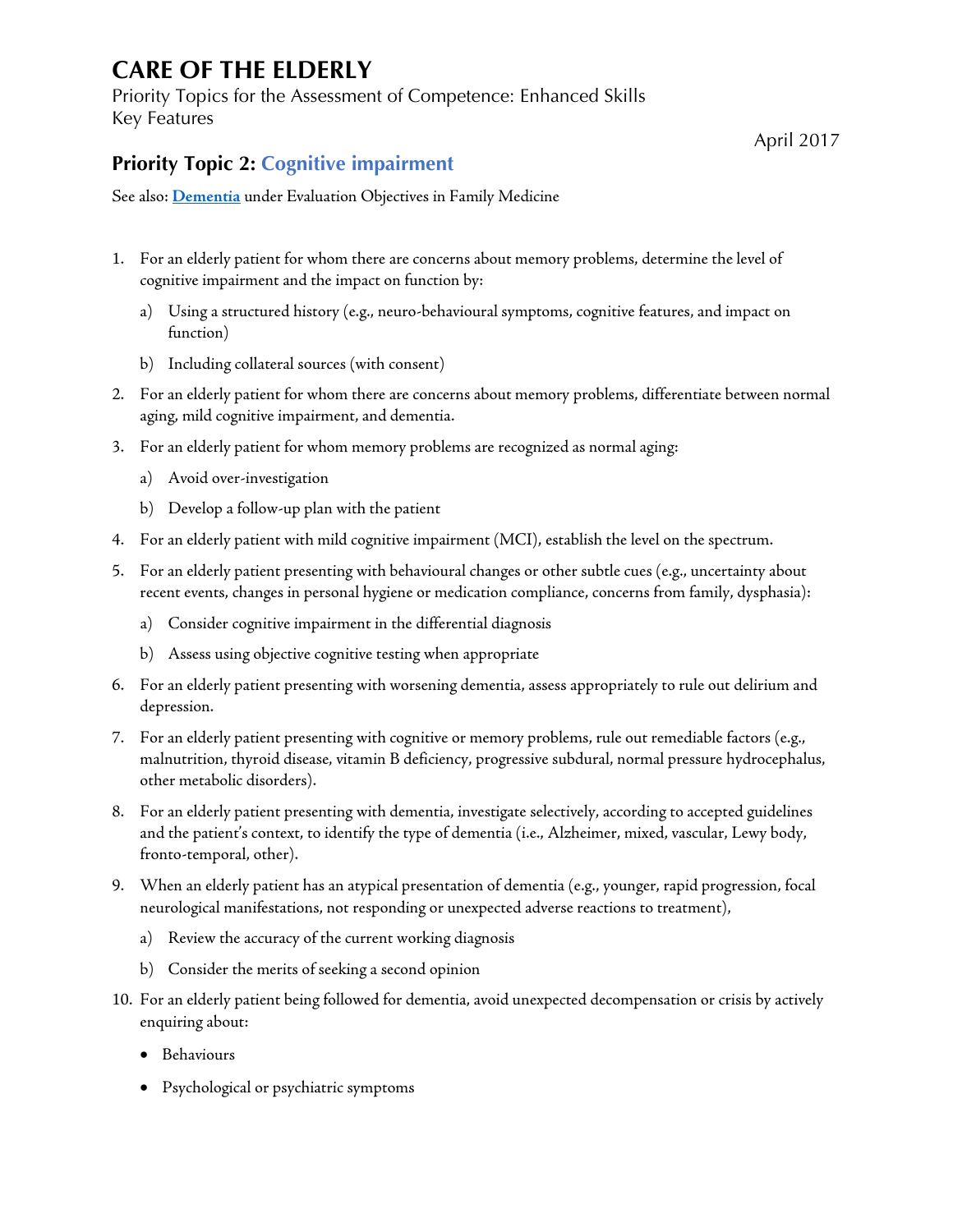Priority Topics for the Assessment of Competence: Enhanced Skills Key Features

#### April 2017

- Issues of safety and risk (e.g., driving, abuse, wandering, cooking safety, occupational and social hazards)
- 11. For an elderly patient with a newly established diagnosis of dementia, share early and appropriately with caregivers and the patient the diagnosis and the management options to ensure:
	- Early advance planning
	- Use of appropriate pharmacological options for management (e.g., cognitive enhancers)
	- Social support for patients and family (e.g., Alzheimer's society, other community organizations)
- 12. For an elderly patient with progressing dementia, continue to actively engage the patient in a process of shared decision making, even as their capacity continues to decline.
- 13. For an elderly patient with dementia who develops behavioural changes:
	- a) Inquire about the impact on the patient and the caregivers
	- b) Rigorously assess (e.g., evolution of change, thorough history examination and chart review) the underlying causes of the changes
- 14. When managing an elderly patient with dementia and behavioural changes:
	- a) Correct and/or treat any underlying causes
	- b) Develop and implement a non-pharmacological plan of management with the caregivers and the resources in the community
	- c) Use pharmacological treatment judiciously, reserving the use of antipsychotic medications for emergency situations and for those patients with distressing psychosis, severe physical aggression, or agitation who have not improved with non-pharmacological methods
	- d) Consider gradual dose reduction of medications as soon as possible
- 15. For elderly patients with mild-to-moderate dementia:
	- a) Consider treatment with a cholinesterase inhibitor for patients without contraindications (e.g., heart block, bradycardia, syncope, significant frailty)
	- b) Develop a plan for follow-up to review effectiveness/outcomes and side effects of treatment to decide collaboratively with patient and caregivers whether to continue or discontinue the medication
- 16. For elderly patients with severe dementia:
	- a) Make decisions to continue or stop cognitive enhancers after discussions with corroborating sources about past benefits, side effects, and goals of treatment
	- b) If the decision is made to stop the medication(s), titrate with close monitoring for rapid or unexpected cognitive decline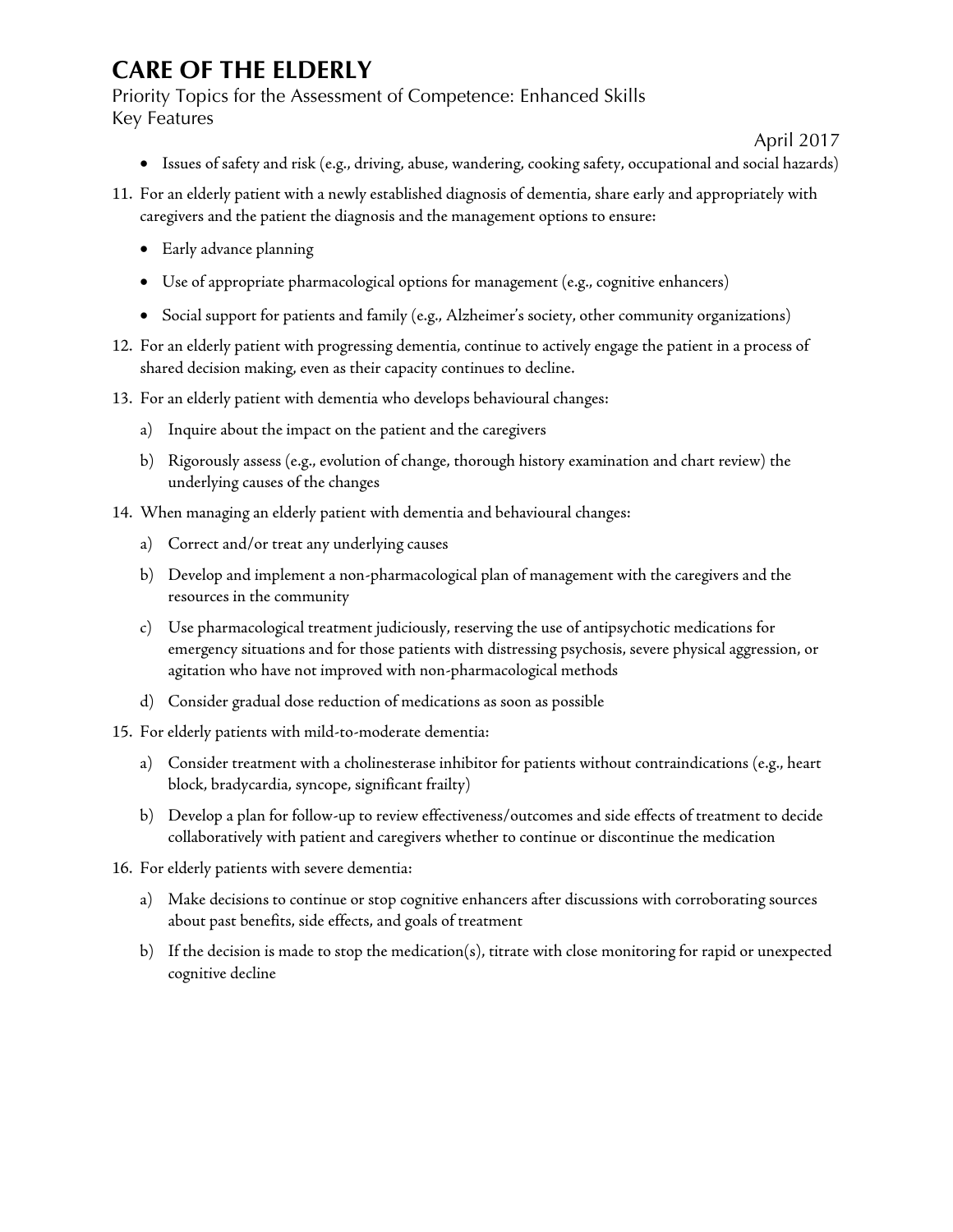Priority Topics for the Assessment of Competence: Enhanced Skills Key Features

April 2017

#### <span id="page-8-0"></span>**Priority Topic 3: Appropriate prescribing**

- 1. When caring for an elderly patient:
	- a) Review adherence and update medication lists regularly, especially during transitions (e.g., a move to long-term care, or a diagnosis or progression of terminal illness), including non-prescription, over-thecounter medications, and natural health products in order to identify risks of interactions, side effects, inappropriate use, or treatments that are no longer indicated
	- b) Consider collaborating with a clinical pharmacist
- 2. When an elderly patient shows functional decline or non-specific symptoms, always consider and rule out the possible contribution of their medications to the situation.
- 3. When caring for an elderly patient, take a methodical approach to prescribing:
	- Stop medications that are no longer needed, may be harmful, or may interact with other beneficial prescribed medications
	- Whenever possible, make only one change at a time (e.g., medication for behavioural and psychological symptoms of dementia)
	- Educate the patient and caregiver about each medication and the rationale for any change
- 4. Select and prescribe a new medication for an elderly patient only after considering:
	- The patient's goals and their overall prognosis
	- The benefits (i.e., don't assume that harms are greater than benefits just because the patient is elderly)
	- The altered pharmacodynamics and pharmacokinetics of many drugs in elderly patients
	- Drug interactions
	- The estimated risk-benefit of the treatment, as compared to other choices
	- Adherence and appropriate medication delivery due to age-related changes (e.g., hand dexterity and strength, memory, swallowing)
- 5. For an elderly patient, consider age-related responses and react appropriately (e.g., changed pharmacodynamics, —start low, go slow)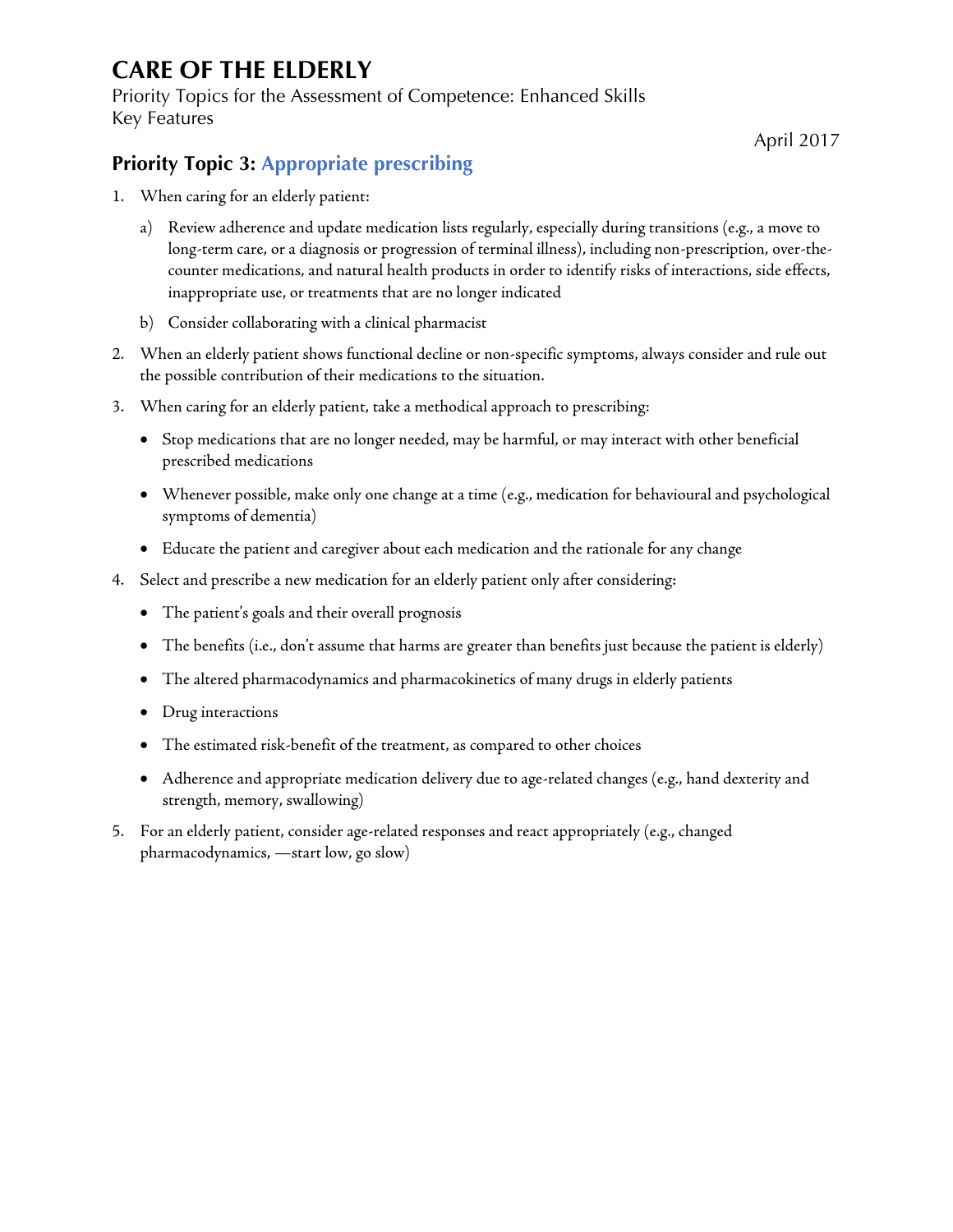Priority Topics for the Assessment of Competence: Enhanced Skills Key Features

April 2017

#### <span id="page-9-0"></span>**Priority Topic 4: Falls and mobility issues**

- 1. For the ongoing care of any elderly patient, periodically assess for unreported falls and the risk of falls, and discuss strategies for the prevention of falls.
- 2. For an elderly patient who is at a risk of falling or has fallen:
	- a) Consider and inquire about possible predisposing and precipitating factors, and do not assume a single cause: obtain corroborative history (with consent), clarifying the circumstances of the fall (e.g., tripping, short loss of consciousness, presence of seizure)
	- b) Perform an appropriate physical examination focusing on neurological, cardiovascular and musculoskeletal systems with a particular emphasis on assessing gait, but also ensuring the assessment of other possible precipitants (e.g., pneumonia, urinary retention, urinary tract infection)
- 3. For an elderly patient who has had an acute fall, assess for the presence of injuries that are not obvious (e.g., fractured hip, C-spine, subdural hematoma), in addition to diagnosing and treating the specific cause(s) of the fall itself.
- 4. For an elderly patient who is at risk of falling, or has fallen, carefully review and use all medications judiciously (e.g., psychoactive, anti-hypertensive, Parkinsonian), optimizing doses or eliminating entirely, to minimize the risk of contributing to falls.
- 5. For an elderly patient who is at risk for falling, in addition to managing the primary cause(s) of the falls, plan the active reinforcement of capacities that are "working" and that may help the patient to avoid further falling (e.g., walking and balance aids, visual/hearing aids, balance or strengthening therapy, community resources, protection as necessary, home safety assessment).
- 6. For an elderly patient who has fallen or is at risk of falling, consider osteoporosis and fracture risk as part of falls risk assessment and treat appropriately.
- 7. For an elderly patient who is at risk of falling, consider the use of an appropriate gait aid, ensuring that it is the proper size, and is used appropriately.
- 8. For an elderly patient who is at a risk of falling, discuss strategies in the event of fall, including using an emergency alert system.
- 9. For an elderly patient:
	- a) Inquire about and assess the fear of falls as it may have a large social impact
	- b) Develop strategies to mitigate the likelihood of social isolation and loss of independence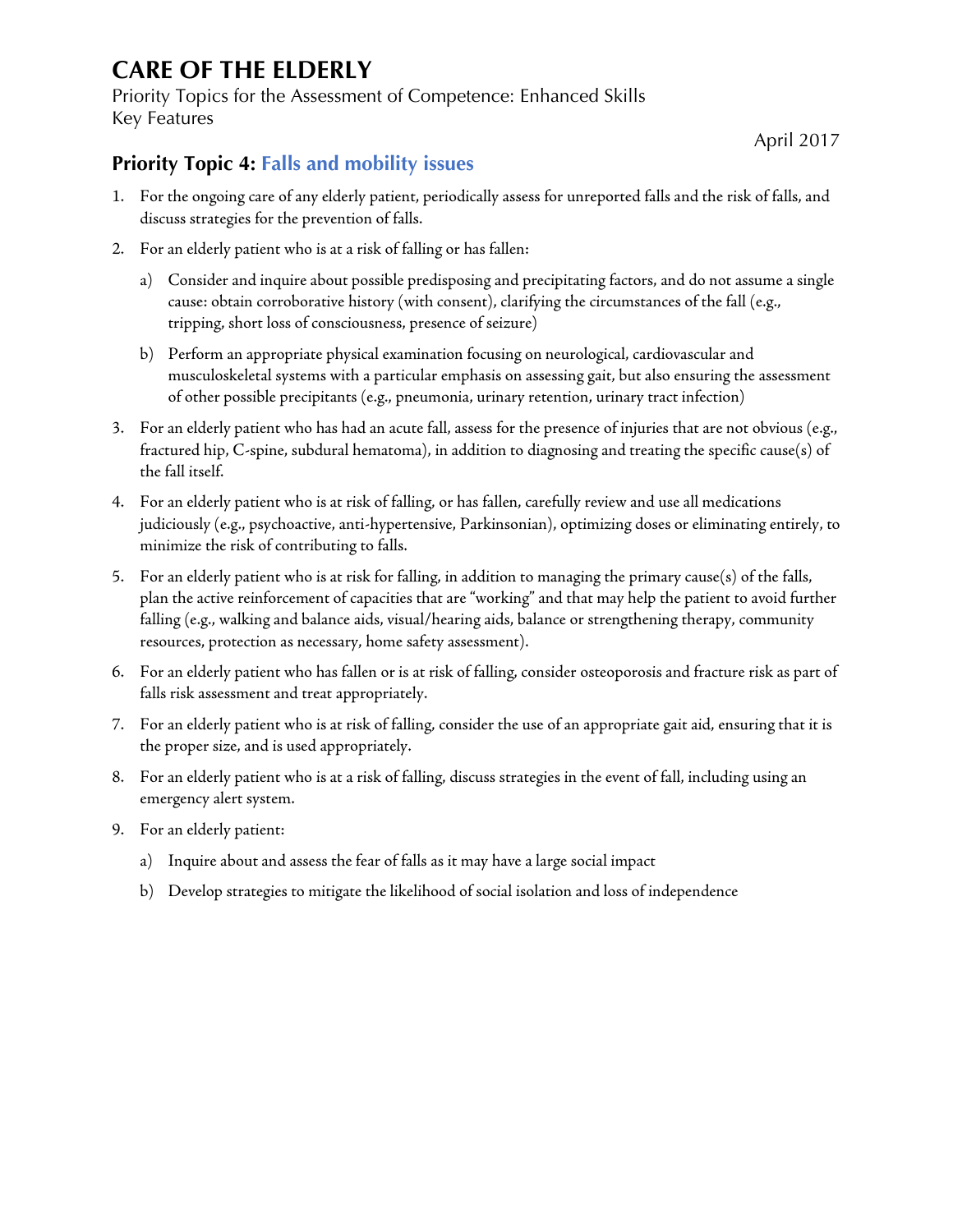Priority Topics for the Assessment of Competence: Enhanced Skills Key Features

#### April 2017

#### <span id="page-10-0"></span>**Priority Topic 5: Teams**

- 1. For elderly patients, use a team approach as appropriate (e.g., rehabilitation, falls assessment, discharge planning).
- 2. When caring for elderly patients with a team:
	- a) Show respect for the other team members by encouraging safety and trust within the team
	- b) Ensure effective shared goals and desired are outcomes supported by all team members
	- c) Be prepared to assume various roles within the team (e.g., collaborator, leader)
- 3. When caring for elderly patients:
	- a) Include the patient and family in the team discussions and conferences whenever practical
	- b) Facilitate the patient's and the family's effective participation in decision making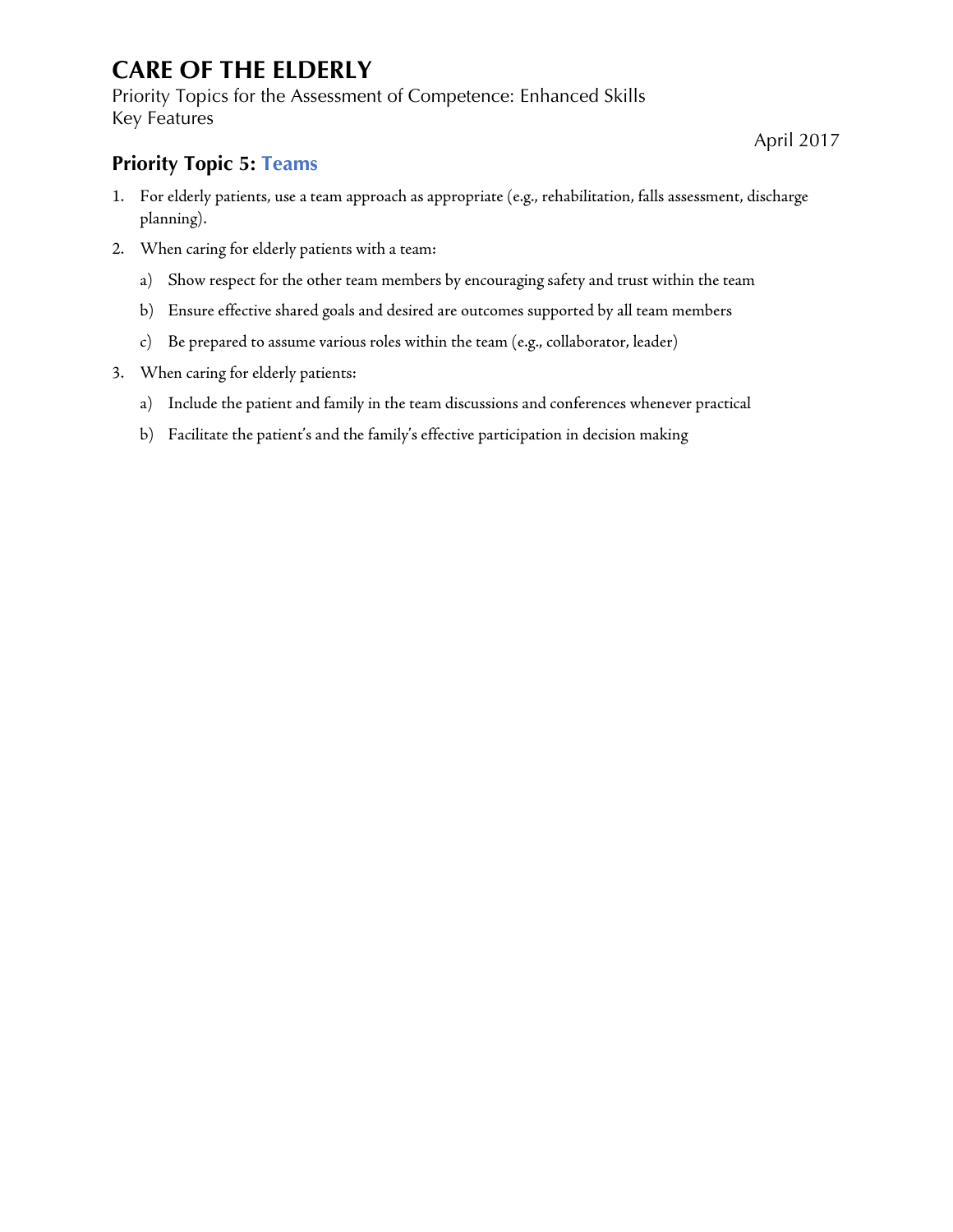Priority Topics for the Assessment of Competence: Enhanced Skills Key Features

#### <span id="page-11-0"></span>**Priority Topic 6: Communication**

(see als[o Communication Skills for Family Medicine\)](http://www.cfpc.ca/uploadedFiles/Education/Communication%20Skills.pdf)

- 1. When communicating with elderly patients:
	- a) Recognize the multiple and complex barriers to good communication (e.g., adequate time, pace, noise level, language, need for assistive devices, delirium, generational response)
	- b) Use strategies to mitigate the barriers (e.g., optimize physical environment, use active listening, provide access to interpreter)
- 2. When communicating with elderly patients and their caregivers (e.g., family conference), ensure that the patient's voice is heard and respected.
- 3. Regarding elderly patients with cognitive impairment, continue to include them in clinical discussions when appropriate.
- 4. For situations of potential conflict (e.g., when an elderly patient's goals of care differ from the wishes of their children, when there are differences between the views of joint substitute decision makers (SDM), or between the family and the health providers)
	- a) Mediate and attempt to resolve the conflict
	- b) Recognize the situations when the involvement of others is required (e.g., family doctor, ethicist, spiritual advisor, lawyer)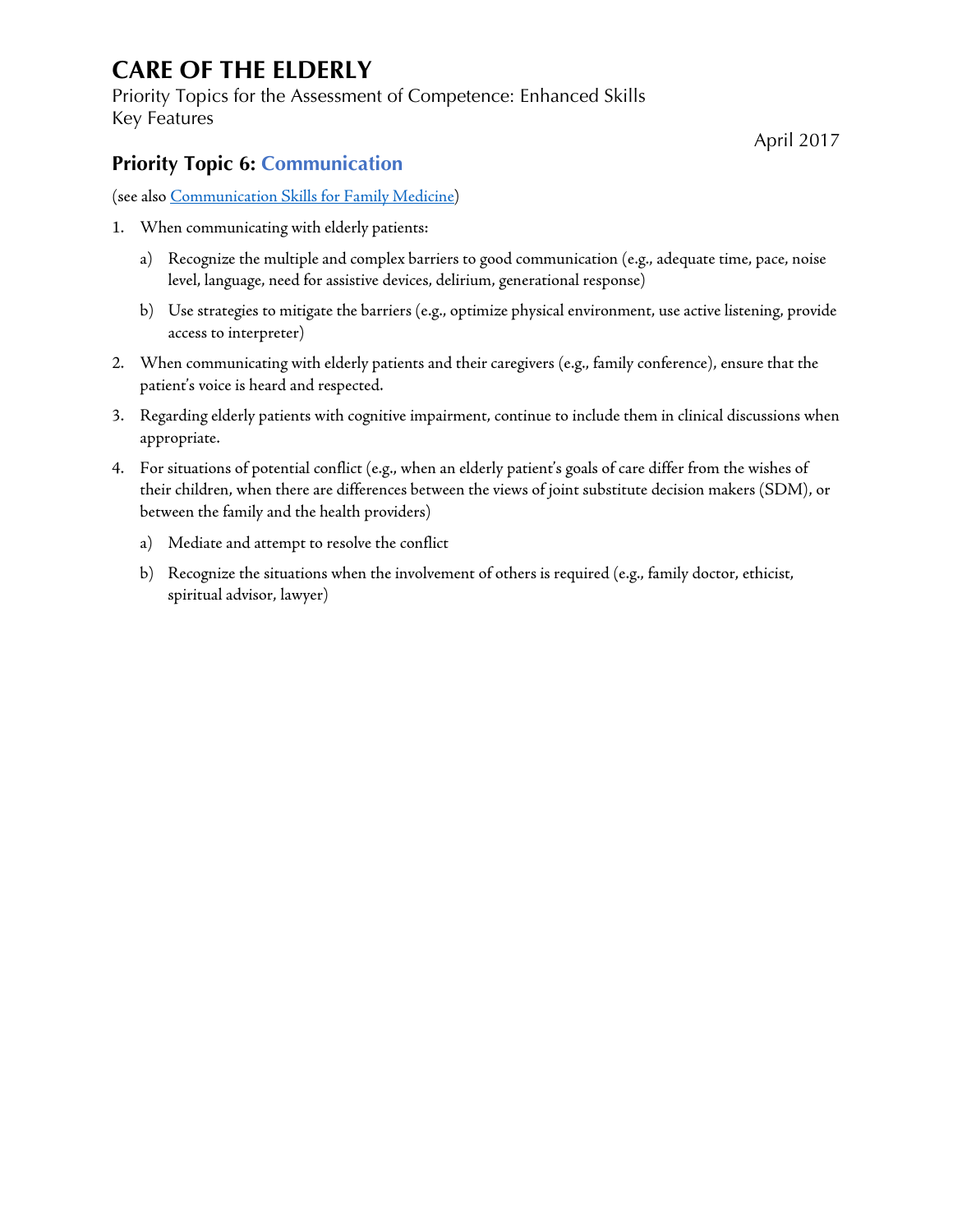Priority Topics for the Assessment of Competence: Enhanced Skills Key Features

#### <span id="page-12-0"></span>**Priority Topic 7: Frailty continuum/spectrum**

- 1. For the ongoing care of any elderly patient:
	- a) Regularly assess the degree of frailty considering their ability to function safely in their environment with their current social support (e.g., functional status and reserve; physiological characteristics such as gait speed, nutritional status, and weight loss; comorbidities)
	- b) Share this information with the patient, encouraging and promoting activities that will help them maintain function
- 2. For frail elderly patients:
	- a) Do not assume a loss of decision-making capacity
	- b) Adapt the treatment and preventive care (e.g., do not over-treat just to follow generic guidelines, do not under-treat simply because of the patient's age)
- 3. For the ongoing care of a frail or elderly patient, regularly review all medications, with a focus on deprescribing, as polypharmacy and inattentive prescribing can worsen frailty.
- 4. Whenever a frail elderly patient shows a sudden decline in function, do not assume it is a simple progression of the overall condition, but look for and rule out acute precipitating cause(s) (e.g., delirium, infection).
- 5. For a frail elderly patient with an acute illness associated with acute loss of function:
	- a) Adopt an early and aggressive multi-faceted assessment and management plan (e.g., hydration, treatment of infection, medication review) to minimize loss of function
	- b) Develop a rehabilitation plan to help the patient regain the previous level of functioning. (e.g., day hospital, home visits, interdisciplinary interventions)
	- c) Consider re-establishing goals of care
- 6. For a frail elderly patient, whose condition and burden of illness are advancing, in spite of regular assessment, maintenance, and treatment, take the initiative to revisit the living situation, the goals of care, and advance planning with the patient and their caregivers.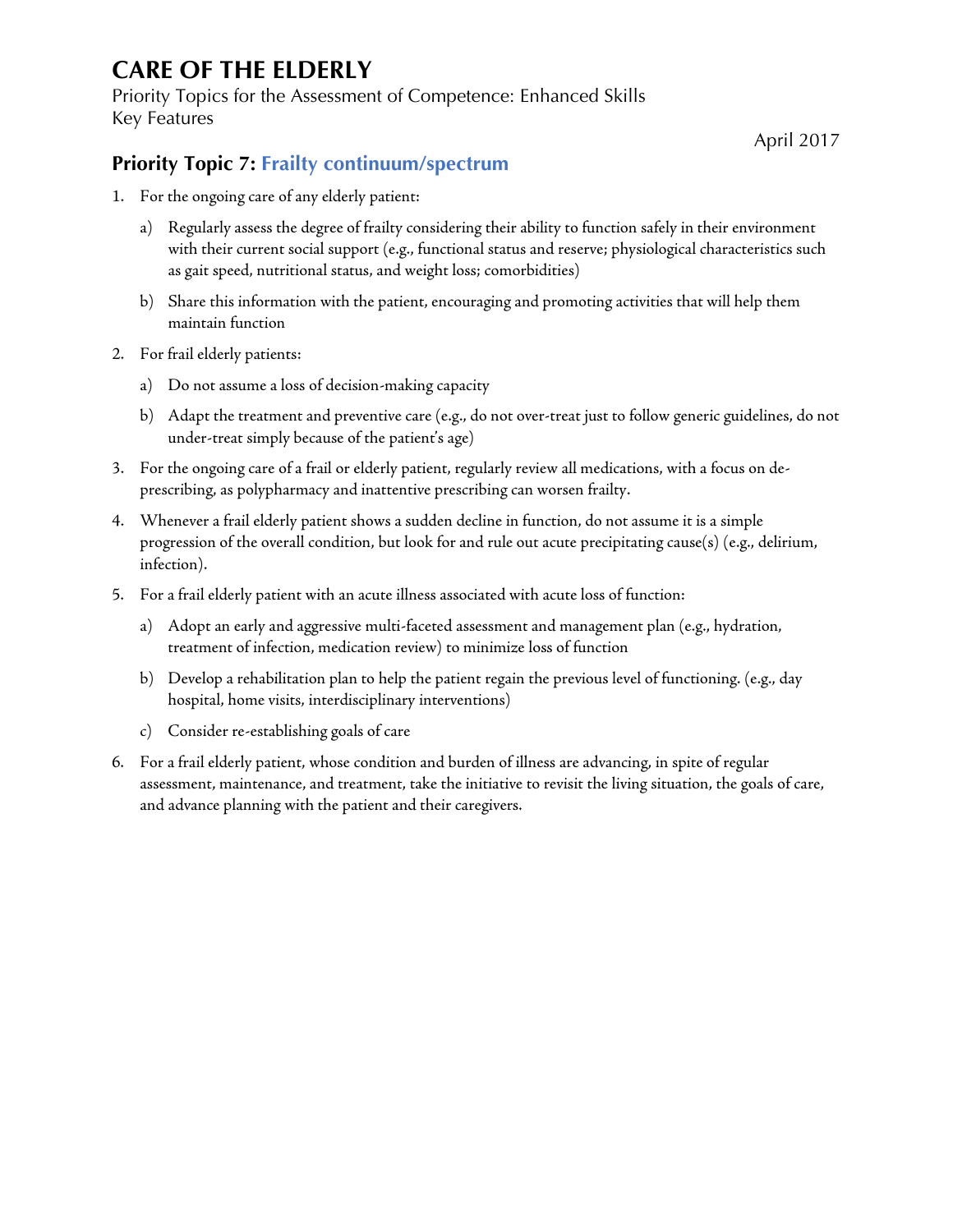Priority Topics for the Assessment of Competence: Enhanced Skills Key Features

April 2017

#### <span id="page-13-0"></span>**Priority Topic 8: Decision making and capacity**

- 1. When recommending a specific treatment to an elderly patient, establish their capacity to consent by assessing their understanding and appreciation of the choices and the possible consequences of each choice (e.g., by asking specific questions, getting collateral information, asking patients to paraphrase).
- 2. When assessing the capacity of an elderly patient:
	- a) Do not assume that a patient who is at an advanced age or has dementia is incapable of making all treatment decisions
	- b) Do not assume that incapacity to make one decision renders a patient incapable of all decisions
	- c) Consider acute health conditions or circumstances that may temporarily affect capacity, or cause it to fluctuate
	- d) Recognize that the greater the risk resulting from a particular decision, the greater capacity that is required
- 3. When an elderly patient makes a decision that appears to be unwise from the perspective of the health care team:
	- a) Assess the patient's capacity
	- b) Respect the capable patient's right to make choices you do not approve of (e.g., capable patients can decide to live at risk or leave hospital against medical advice)
- 4. When a substitute decision maker (SDM) is making decisions for an incapable patient:
	- a) Ensure an SDM (or joint SDMs) understands their role in making decisions that are consistent with the patient's known wishes and in their best interest
	- b) Advocate for the incapable patient if a SDM makes a decision that is not in keeping with the patient's known wishes or in their best interest (e.g., consult an expert in ethics, refer to appropriate review authorities)
- 5. When an elderly patient is found to be incapable, inform the patient and their substitute decision maker (SDM), in a caring and compassionate manner, of the finding and the possible options, including the right to appeal.

Note: Refer to topic 17 for [driving issues.](#page-22-0)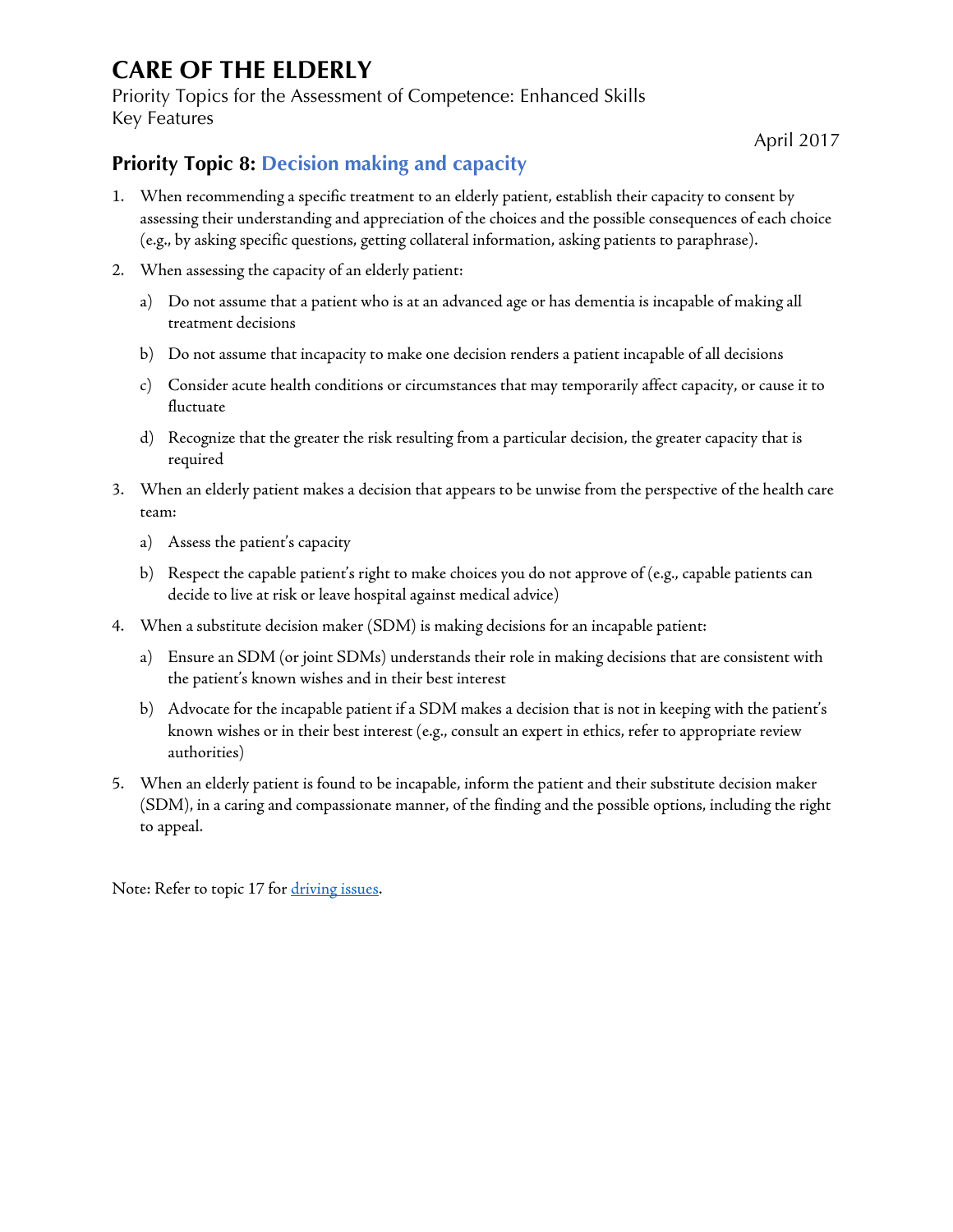Priority Topics for the Assessment of Competence: Enhanced Skills Key Features

April 2017

#### <span id="page-14-0"></span>**Priority Topic 9: Family and informal care supports**

- 1. When caring for an elderly patient:
	- a) Assess the family/caregivers to gauge their level of stress and capacity (e.g., cognitive, physical, social) to provide the necessary care and support
	- b) Be proactive to reduce the risk of caregiver exhaustion (e.g., provide education, training, and resources; work with other health care providers to optimize support at home; advocate for additional resources when required)
- 2. When assessing a change in condition or function, or a crisis in an elderly patient:
	- a) Evaluate the contribution of their social and home environment to this change
	- b) Determine the need for immediate intervention, including a home visit to mitigate harm; direct (e.g., wandering leading to hypothermia) or indirect (e.g., move from home, hospitalization leading to functional loss)
- 3. In situations of caregiver stress, consider:
	- Risk of elder abuse of the patient
	- Risk for mistreatment of the caregiver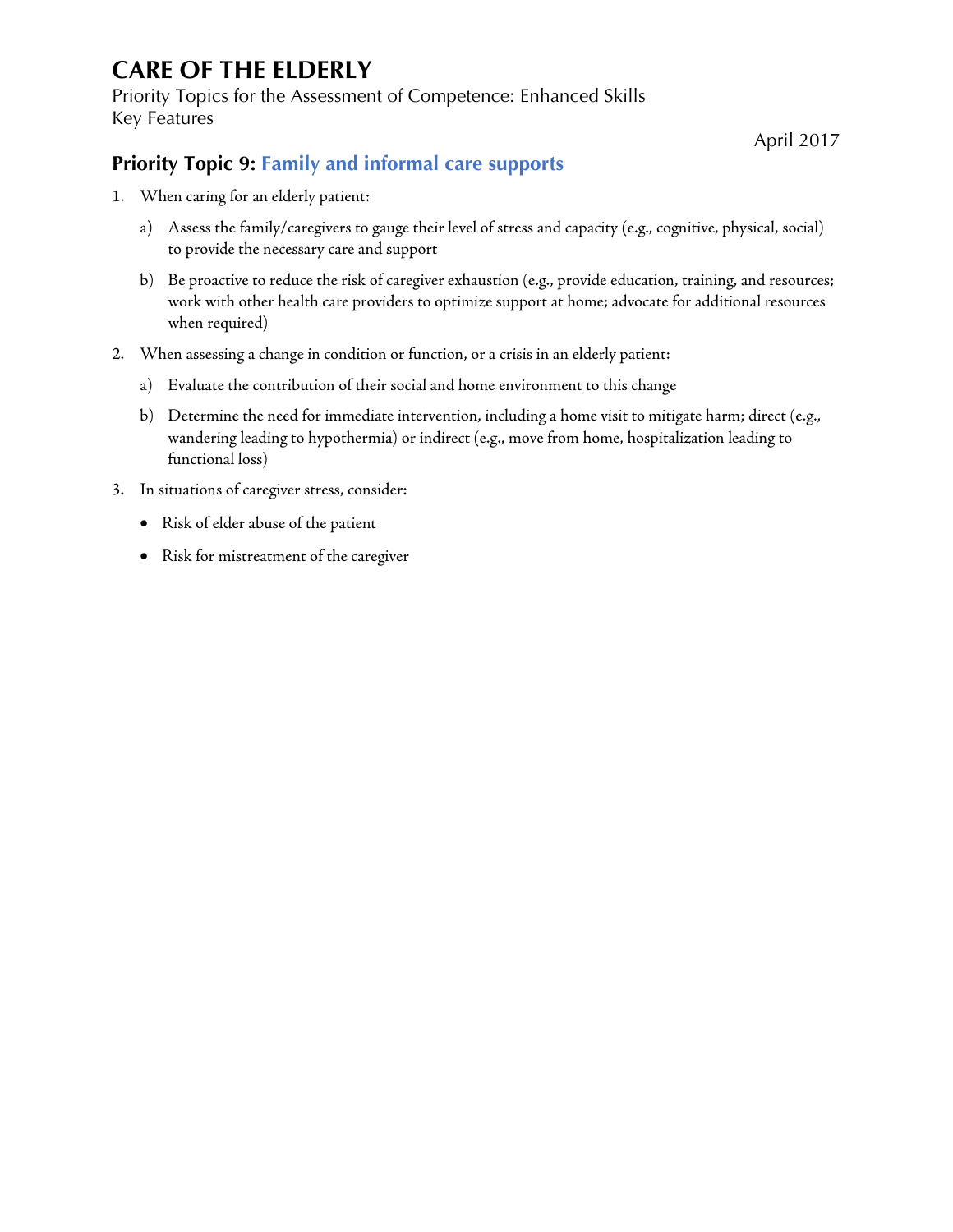Priority Topics for the Assessment of Competence: Enhanced Skills Key Features

April 2017

#### <span id="page-15-0"></span>**Priority Topic 10: Care across different settings**

- 1. When caring for an elderly patient in different settings (e.g., in their home, in a community-based location, or preparing to return to the community from hospital), familiarize yourself with available community resources and use them when and where appropriate.
- 2. When seeing an elderly patient in the office, recognize they may not be doing as well in their home environment as they may appear to be in the office setting.
- 3. When caring for an elderly patient in any clinical setting, engage interdisciplinary team members to provide care.
- 4. When caring for an elderly patient, especially when transferring health care information (including patient's goals of care and updated medication records), ensure ongoing communication across settings with:
	- Formal and informal community support providers, including family members
	- Emergency department and hospital staff, as these are high-risk environments
- 5. When considering transferring an elderly patient to a different care setting, make plans that take into account the patient's goals of care and advance care wishes.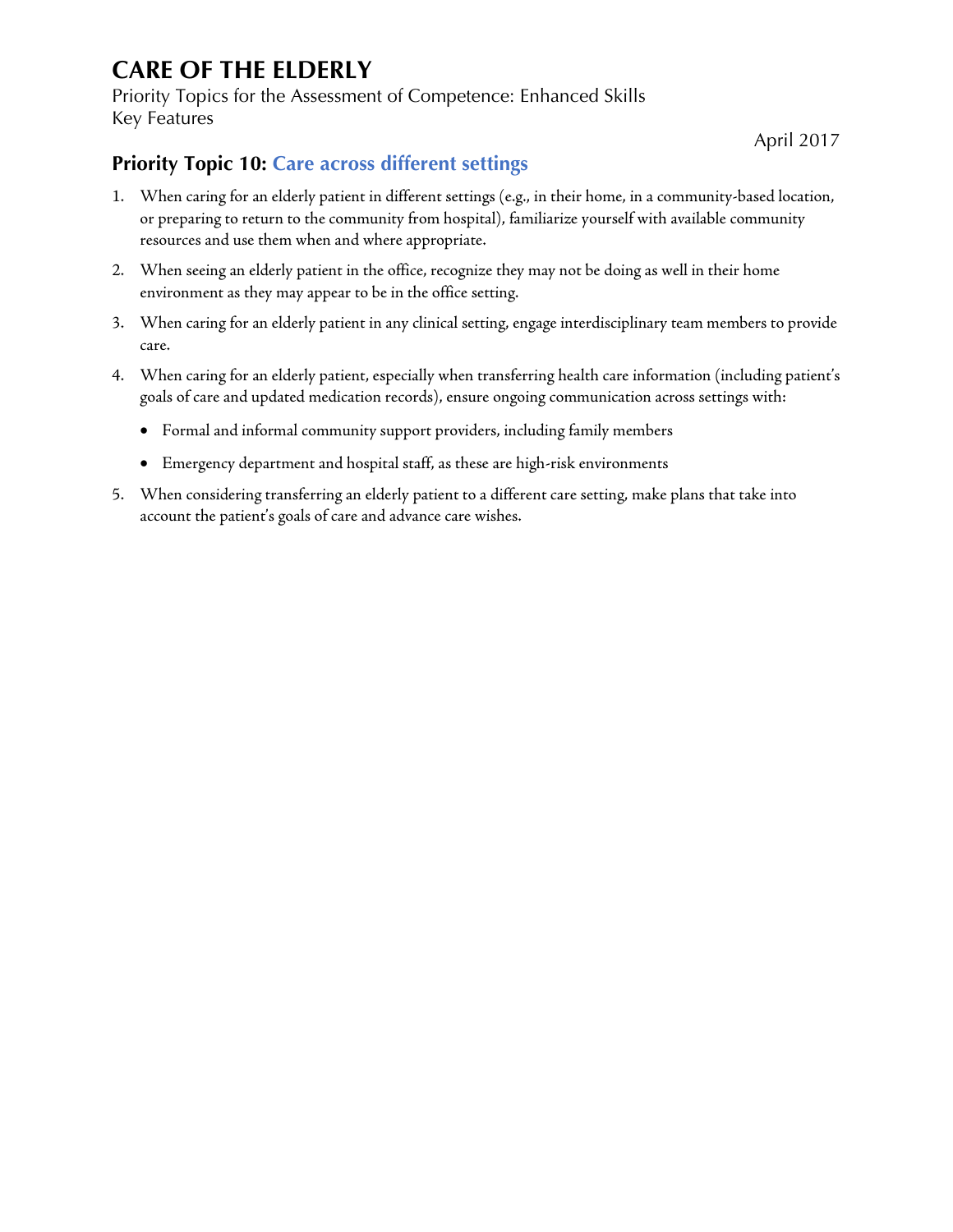Priority Topics for the Assessment of Competence: Enhanced Skills Key Features

April 2017

#### <span id="page-16-0"></span>**Priority Topic 11: Organizing care using community resources**

- 1. When developing plans for support and care for an elderly patient, reach out proactively to integrate and engage community and other professional resources (e.g., case managers, social workers)
- 2. When using community resources for the care of an elderly patient, consider all available resources and match the patient's needs to the specific resources available, including privately and publicly funded services (e.g., Alzheimer society, government home care services).
- 3. For an elderly patient who is receiving care and support from community resources:
	- a) Maintain an active, ongoing therapeutic relationship with the patient
	- b) Ensure an effective exchange of information between all care providers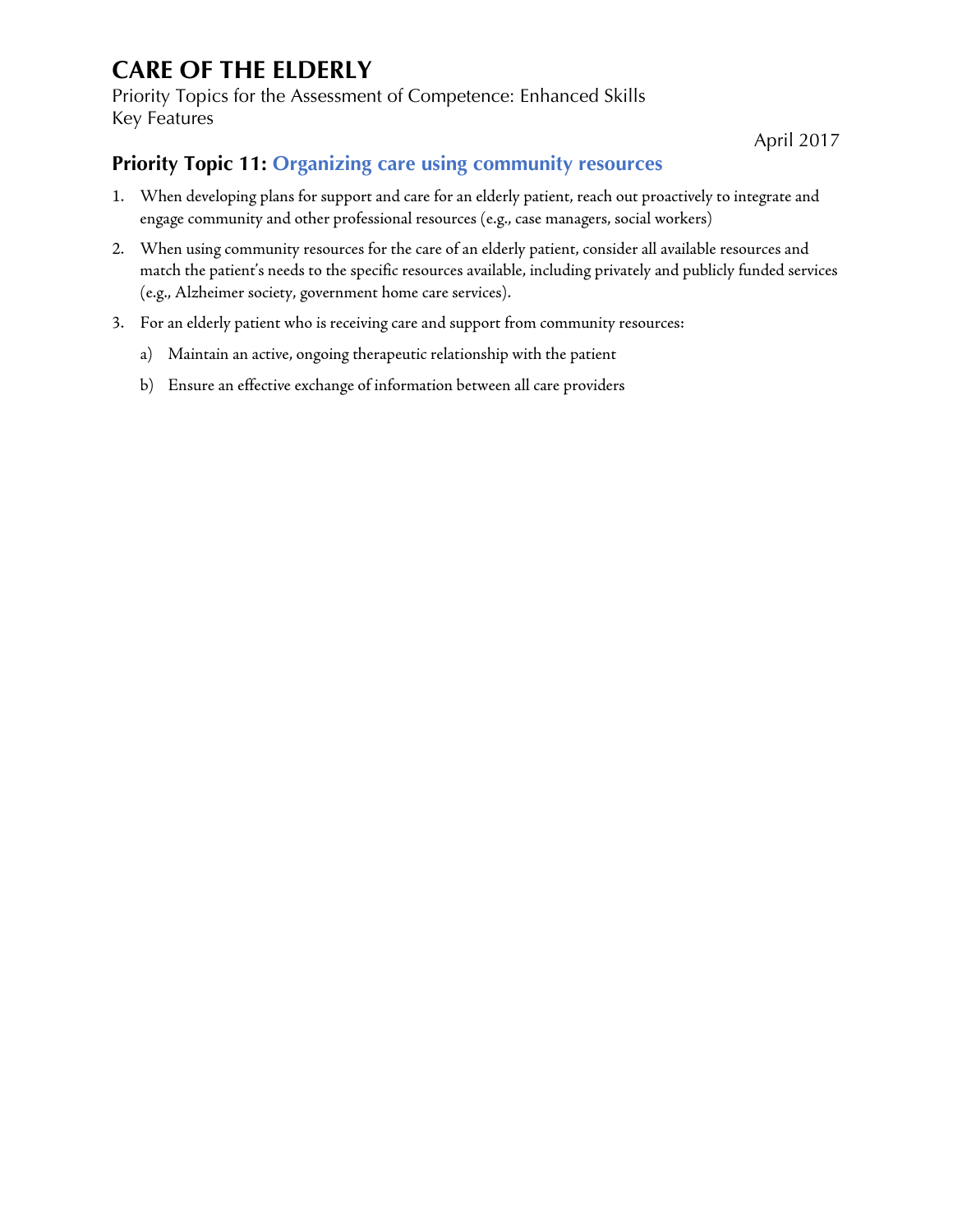Priority Topics for the Assessment of Competence: Enhanced Skills Key Features

April 2017

#### <span id="page-17-0"></span>**Priority Topic 12: Advance care planning and goals of care**

- 1. When caring for an elderly patient, encourage them to discuss their goals and treatment preferences and, based on these, develop a plan that meets provincial/territorial legal requirements.
- 2. When caring for an elderly patient, find opportunities to introduce discussions about goals of care before the patient's capacity is reduced, especially when loss of capacity can be anticipated (e.g., very advanced age, malignancy, cognitive decline, multiple c-morbidities, Parkinson disease).
- 3. When initiating a discussion on goals of care with an elderly patient, ensure that:
	- It takes place in a manner that facilitates the patient's full understanding and participation in the process
	- The patient has the capacity to participate in any necessary decisions
- 4. When discussing goals of care with an elderly patient:
	- a) Empathically provide frank and clear information about prognosis and reasonable therapeutic options
	- b) Help the patient prioritize goals of care that reflect their values, preferences and concerns
- 5. When establishing goals of care with an elderly patient:
	- a) Take the time necessary (i.e., multiple sessions may be required) to come to clear understanding and decisions, including time for reflection and reconsideration,
	- b) Encourage full discussion with care partners and SDMs, should they need to take over decision making, so that they may act according to the patient's wishes and best interests
- 6. For an elderly patient experiencing significant change (e.g., new diagnosis, significant functional loss, social change, or transitions to new living or care setting), initiate a re-evaluation of the goals of care.
- 7. For an elderly patient who no longer has the capacity to decide:
	- a) Do not equate previously-established goals of care with a specific consent to treatment
	- b) Use the goals as a guide to help the SDM make decisions, particularly where they may conflict with their own values or preferences
- 8. For an elderly patient receiving different recommendations from multiple consulting physicians and other health care professionals, help the patient balance these options in relation to their own goals of care.
- 9. When receiving a request for a treatment of an elderly patient, that is unlikely to be of benefit or that you would not recommend:
	- a) Listen carefully to try to fully understand the patient's perspective before presenting yours
	- b) Attempt to find common ground for moving forward, while continuing to care for the patient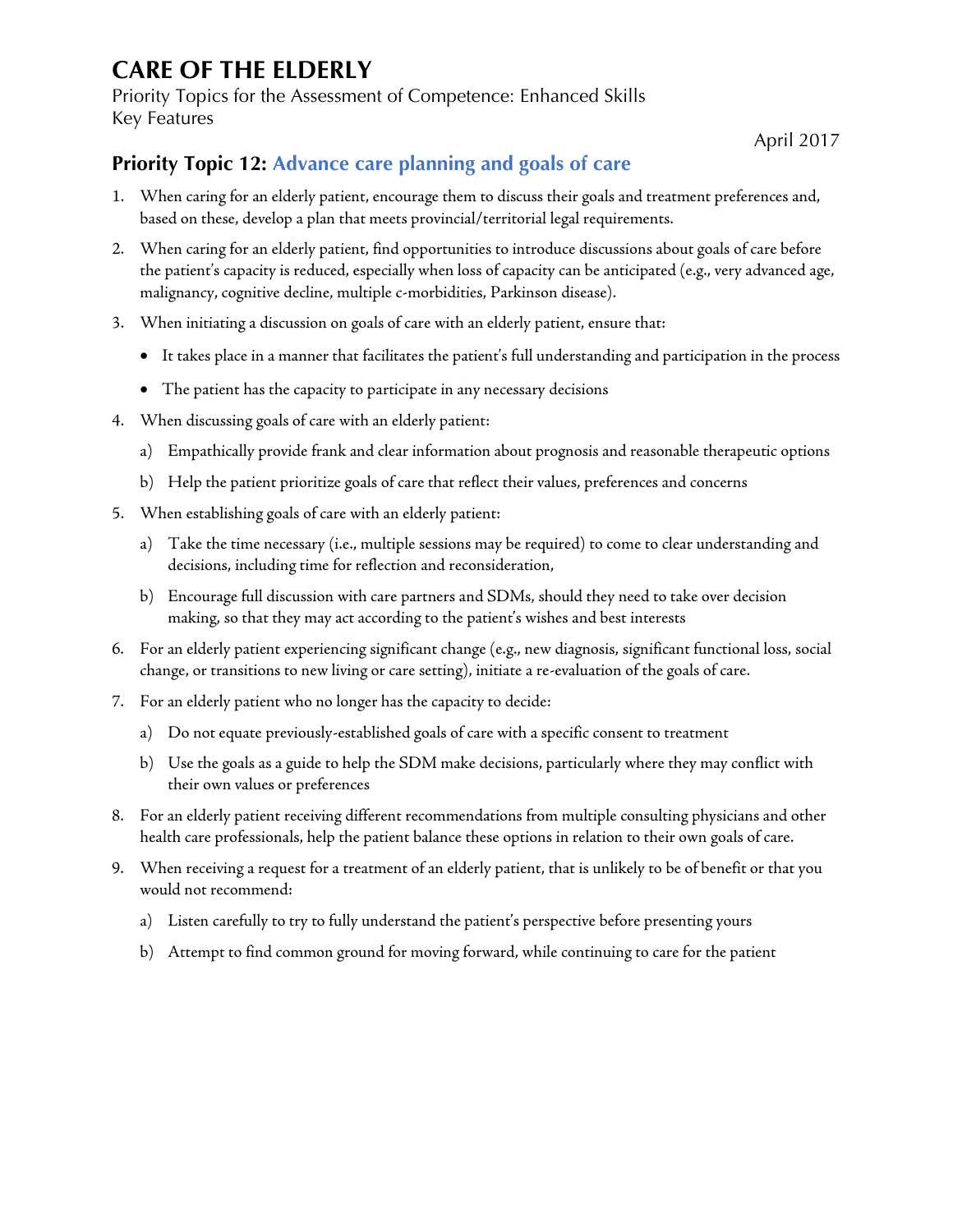Priority Topics for the Assessment of Competence: Enhanced Skills Key Features

April 2017

#### <span id="page-18-0"></span>**Priority Topic 13: End-of-life care**

- 1. For an elderly patient with a severe or an end-stage condition:
	- a) Recognize as early as possible that the end of life is or may be near
	- b) Communicate this to the patient and family at the earliest appropriate moment
- 2. When communicating with an elderly patient who is approaching end of life, and their family, be empathic and patient-centred in order to facilitate a discussion about goals of care:
	- Consider and respect the cultural and personal perspectives of the patient and family, especially when they differ from yours
	- Be realistic without being negative and always be supportive, recognizing your own values and perspectives; do not impose them on the patient
- 3. When caring for an elderly patient who is at the end of life:
	- a) Assess for symptoms that may be distressing and amenable to treatment
	- b) Pay particular attention to non-verbal indicators of distress and collateral information in patients with a diminished capacity to communicate (e.g., decreased alertness, confusion, aphasia)
	- c) Use validated assessment tools as appropriate
- 4. When caring for an elderly patient who is at the end of life:
	- a) Review all medications with a view to continuing and adjusting those that contribute to the patient's well-being
	- b) Reduce or discontinue medications that do not have current beneficial effects, or potential for benefit over the expected life of the patient, and may decrease the patient's well-being
- 5. When treating symptoms in an elderly patient who is at the end of life:
	- a) Use a multi-faceted approach (e.g., pharmacological and non-pharmacological treatment, interdisciplinary approach) to achieve comfort
	- b) Anticipate adverse effects and treat proactively
	- c) Review and adjust the treatment according to the response and overall well-being
- 6. When an elderly patient, who is at the end of life, wishes to stay at home:
	- a) Anticipate the support and resources that will be needed, including your own availability and participation
	- b) Help the patient and caregivers develop plans to deal with all the situations that may arise, including caregivers' bereavement
- 7. For the elderly patient who has requested Medical Assistance in Dying (MAID):
	- a) Explore the meaning behind the request and consider the patient's capacity
	- b) Follow all relevant federal/provincial/territorial legislation and College policies as they apply to the patient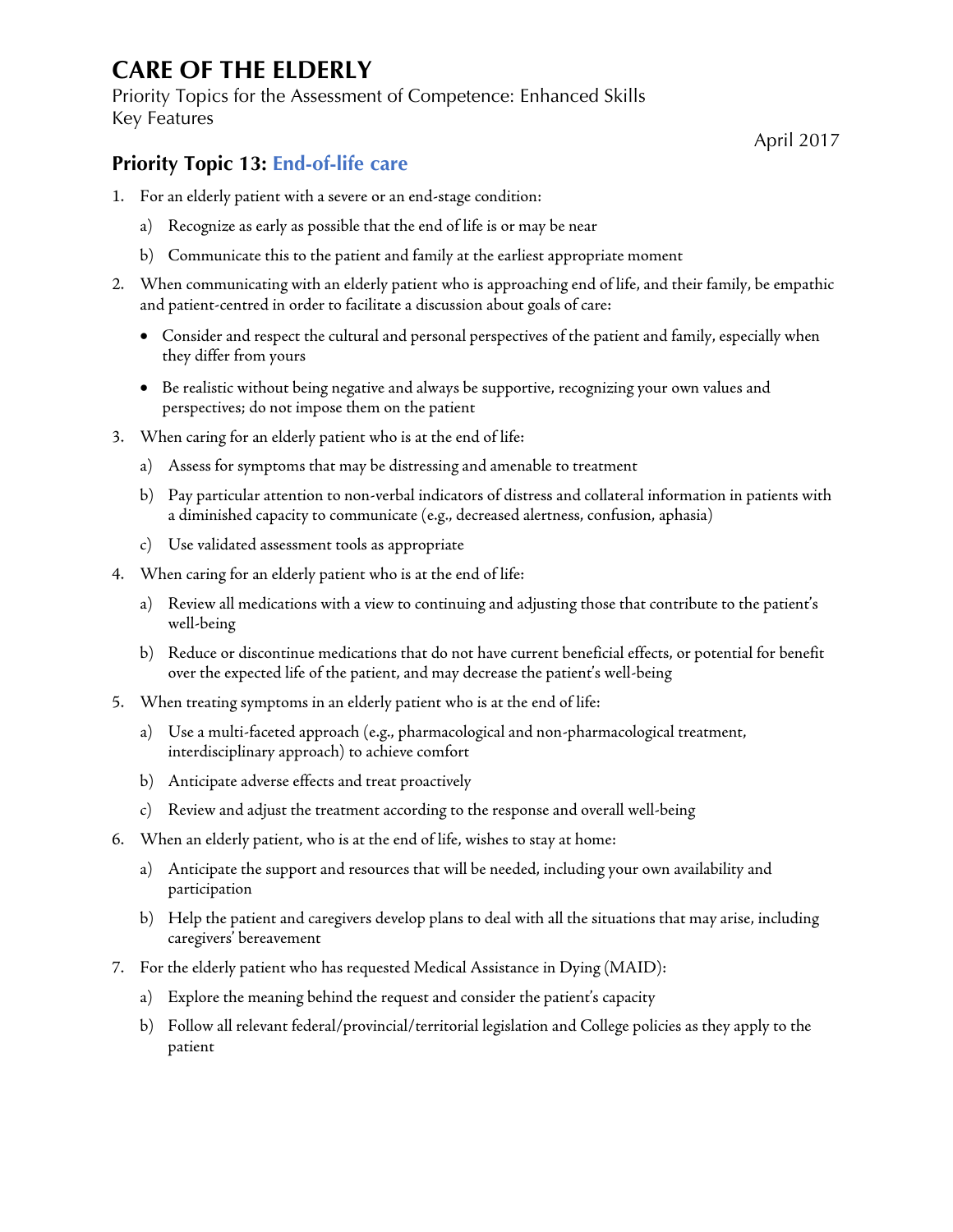Priority Topics for the Assessment of Competence: Enhanced Skills Key Features

April 2017

#### <span id="page-19-0"></span>**Priority Topic 14: Depression/anxiety**

- 1. For an elderly patient with a presentation that is atypical for depression (e.g., fatigue, insomnia, anxiety, agitation, somatisation) look for and recognize depression.
- 2. For an elderly patient who is taking anti-depressant medications, clarify the original indication, reassess the effectiveness and need for ongoing therapy.
- 3. For an elderly patient who is depressed or anxious, assess to rule out underlying medical conditions or comorbidities that may be causative or contributing.
- 4. For elderly patients who may have dementia:
	- a) Always consider depression and anxiety as a factor in the presentation
	- b) Regularly look for depression/anxiety in any patient with existing dementia
- 5. When treating an elderly patient, who has depression:
	- a) Use non-pharmacological strategies (e.g., mindfulness, cognitive behavioural therapy)
	- b) Engage community resources effectively to provide therapy, support and socialisation for the patient and their caregivers
- 6. For an elderly patient who has depression always consider and assess for the risk of suicide.
- 7. For an elderly patient who has depression, look for psychotic features (e.g., paranoia, delusions, marked withdrawal).
- 8. When using pharmacotherapy to treat depression in an elderly patient:
	- a) Select an agent with an activity profile and side effects that are appropriate to the patient's symptoms and comorbidities
	- b) Introduce slowly, titrate, and adjust according to response and side effects
- 9. For an elderly patient who has depression and is not responding well to treatment:
	- a) Review the diagnosis, particularly with respect to psychiatric and other co-morbidities
	- b) Consider the need for consultation for more intensive therapy, such as electroconvulsive therapy and in-patient psychiatric care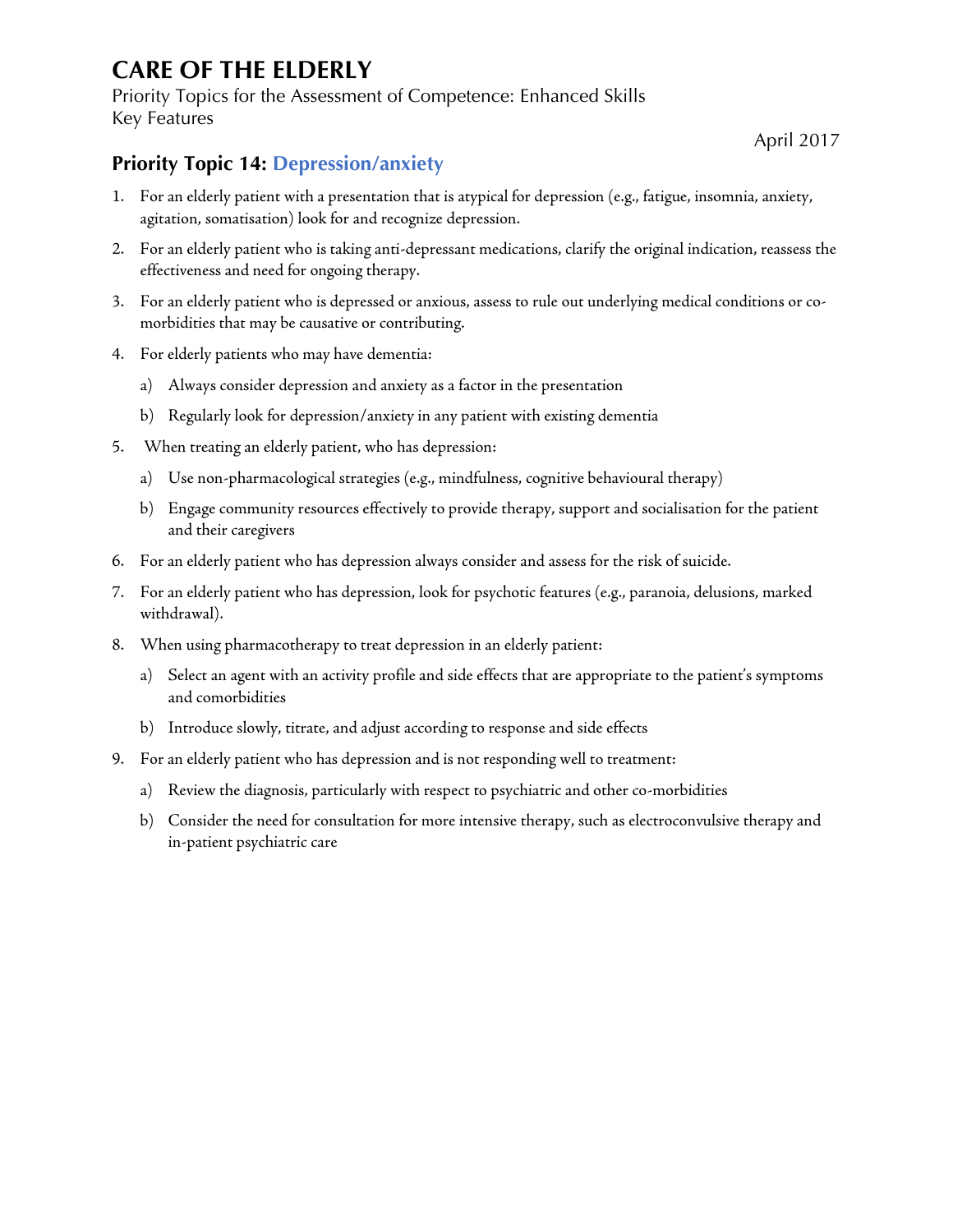Priority Topics for the Assessment of Competence: Enhanced Skills Key Features

#### <span id="page-20-0"></span>**Priority Topic 15: Delirium**

- 1. For any elderly patient with discrete or fluctuating changes in attention or awareness:
	- a) Consider the possibility of a diagnosis of delirium
	- b) Act promptly to clarify the diagnosis
- 2. For an elderly patient with dementia presenting with confusion, change in arousal, or behavioural change:
	- a) Do not assume that the change is progression of underlying dementia
	- b) Assess to distinguish between delirium, dementia, and depression
- 3. For an elderly patient with decreased arousal, consider hypoactive delirium.
- 4. For an elderly patient with symptoms or signs suggesting delirium, look for underlying and contributing causes, and continue the assessment to ensure a comprehensive review of possibilities, keeping in mind that the cause of delirium is often multifactorial (e.g., infection, new medication, dehydration, metabolic disturbances).
- 5. For all elderly patients:
	- a) Proactively identify situations in which delirium is more likely to occur (e.g., dementia, post-operative, acute infection)
	- b) Take steps to prevent the onset of delirium (e.g., review of medications, hydration, orientation strategies)
- 6. When managing delirium in an elderly patient:
	- a) Always include non-pharmacologic measures, such as physical touch, familiar faces, and orientation strategies in the treatment plan
	- b) Keep in mind the high risk associated with the use of physical restraints (e.g., death, asphyxiation, increased agitation)
- 7. For an elderly patient with delirium, while continuing to diagnose and treat the underlying causes, only use a short-term antipsychotic if absolutely necessary for patient safety or distress, and reduce or stop the medication as soon as possible.
- 8. For an elderly patient with delirium, communicate the possible duration and outcomes of an episode of delirium with the patient and family, focussing on communicating uncertainty.

April 2017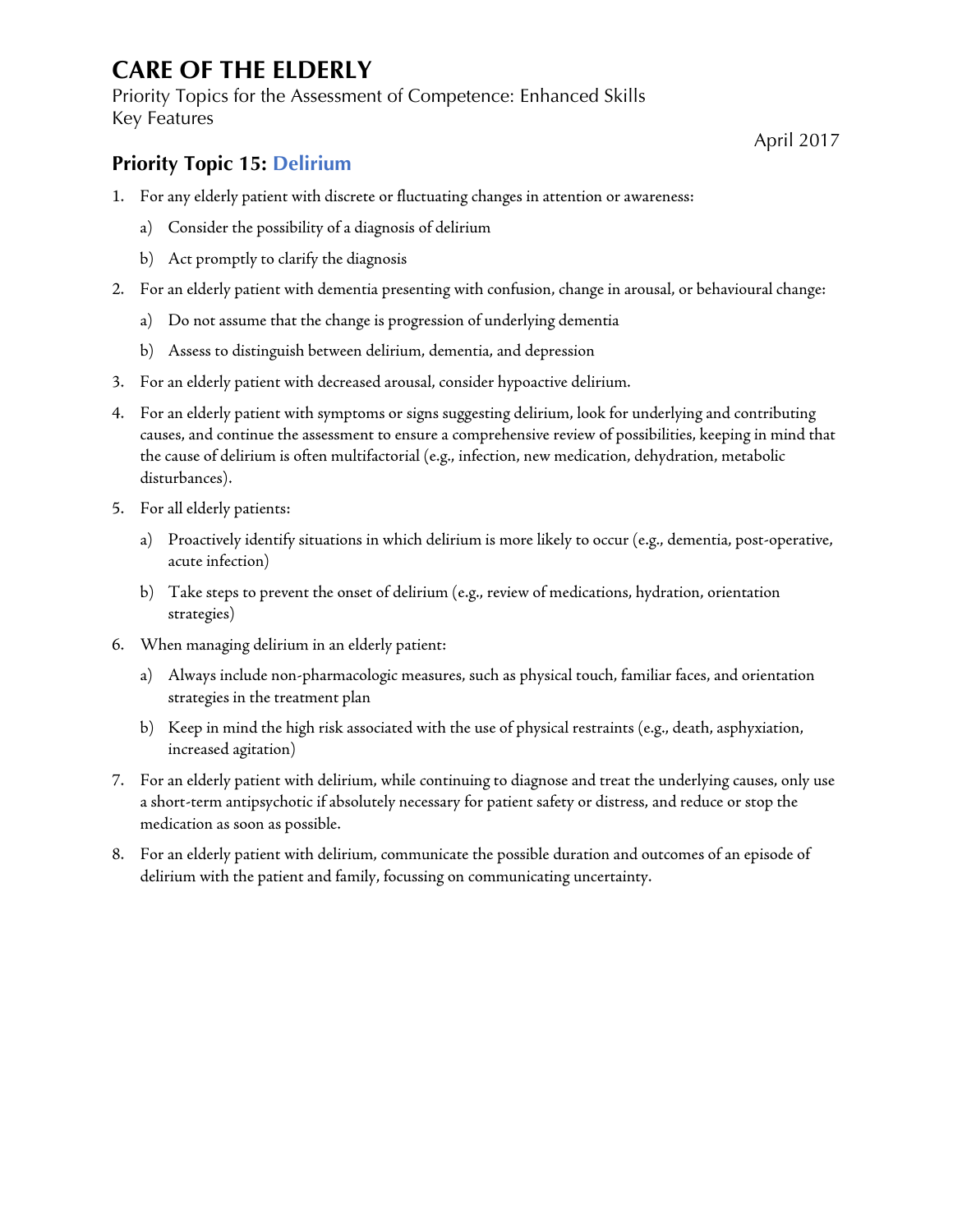Priority Topics for the Assessment of Competence: Enhanced Skills Key Features

April 2017

#### <span id="page-21-0"></span>**Priority Topic 16: Urinary incontinence**

- 1. When providing ongoing care for any elderly patient:
	- a) Periodically ask, in a sensitive manner, about the presence or absence of urinary incontinence
	- b) Specifically assess the impact it may have on the patient's daily life and functioning
- 2. For an elderly patient with a complaint of urinary incontinence, explore whether medical/functional issues (e.g., such as constipation, poor mobility, pain or bathroom apraxia, medications) may play a contributing role.
- 3. For an elderly patient with a complaint of new onset urinary incontinence, use a systematic approach to establishing as exact an etiological diagnosis as possible.
- 4. For an elderly patient, treat urinary incontinence according to the etiological subtypes identified, (e.g., use lifestyle, behaviour modifications, physiotherapy, pessaries, surgical intervention).
- 5. When treating an elderly patient for incontinence, use pharmacotherapy judiciously, by balancing potential side effects and benefits.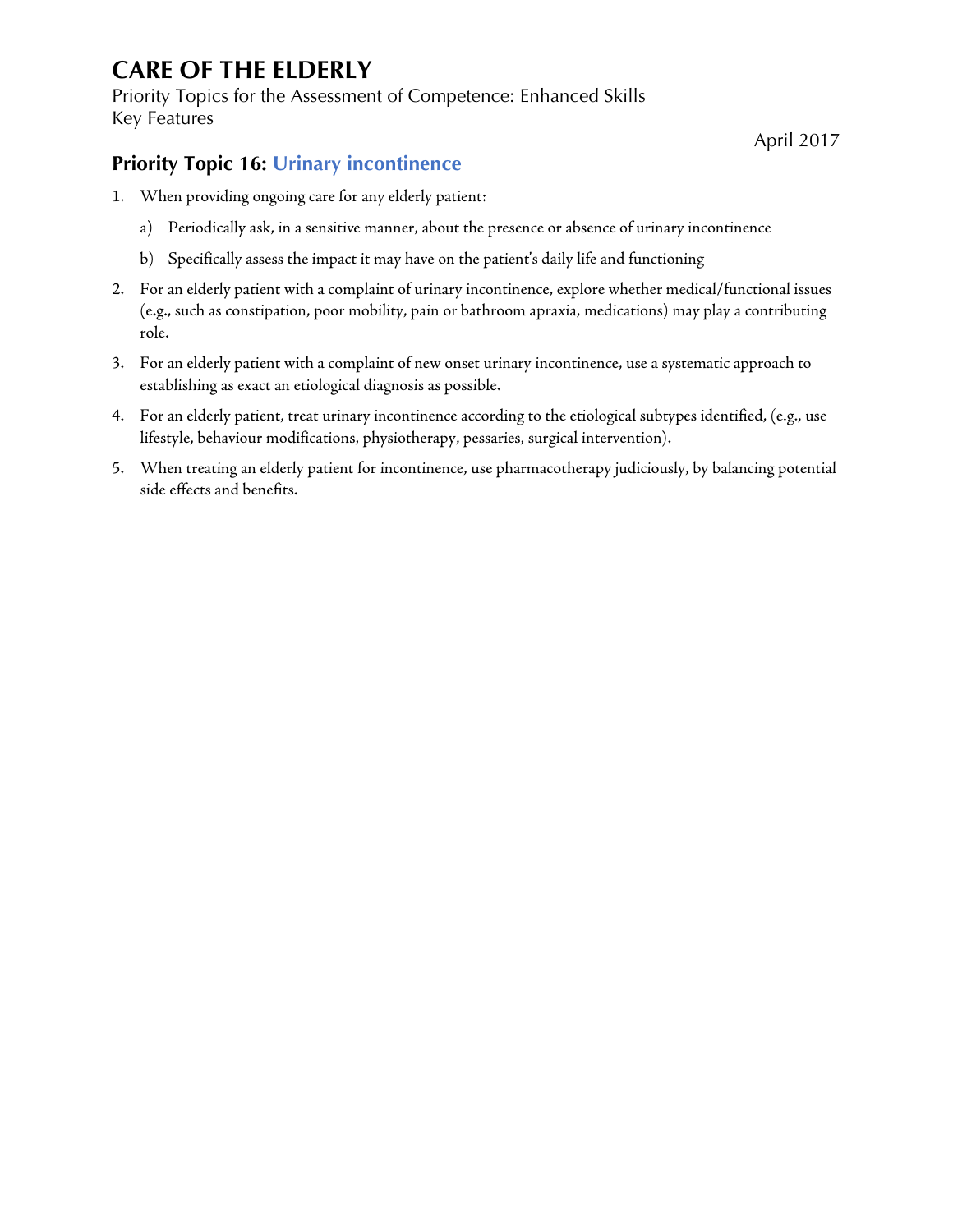Priority Topics for the Assessment of Competence: Enhanced Skills Key Features

April 2017

#### <span id="page-22-0"></span>**Priority Topic 17: Driving issues**

- 1. When caring for an elderly patient, explore whether:
	- The individual is driving
	- There might be health-related driving risks
- 2. For an elderly patient with a progressive disease (e.g., Parkinson disease, dementia) who continues to drive:
	- a) Introduce an early discussion about driving issues, well before it is a problem that needs to be dealt with (not if but when)
	- b) Help the patient adjust and plan appropriately
	- c) Reassess regularly
- 3. When assessing an elderly patient's capacity to drive, look for and address potentially remedial factors that may affect this capacity (e.g., depression and anxiety, prescription and non-prescription drugs, alcohol, acute illness, poor driving habits, visual impairments).
- 4. When an elderly patient's capacity to drive is not clear, after obtaining consent, get corroborating information from multiple sources (e.g., family input, accident history, functional impairments, fitness-todrive assessments) before deciding to report this concern to the appropriate authority.
- 5. For an elderly patient at high risk of losing their driving privileges:
	- a) Use a patient-centred approach to understand the full impact this may have on their life
	- b) Proactively develop suitable alternative strategies
	- c) Provide support throughout the adjustment period
- 6. For an elderly patient with cognitive impairment:
	- a) Recognize that the presence of moderate or severe dementia is a contraindication to driving
	- b) Recognize that the presence of mild cognitive impairment or mild dementia is not necessarily a contraindication to driving
	- c) Perform a thorough assessment, if the decision is ambiguous, including an on-road assessment if required
- 7. When an assessment has demonstrated that an elderly patient is no longer medically fit to drive:
	- a) Communicate this clearly to the patient and family
	- b) Counsel them on the immediate or short-term implications for driving
	- c) Follow the provincial legislation regarding the duty to report